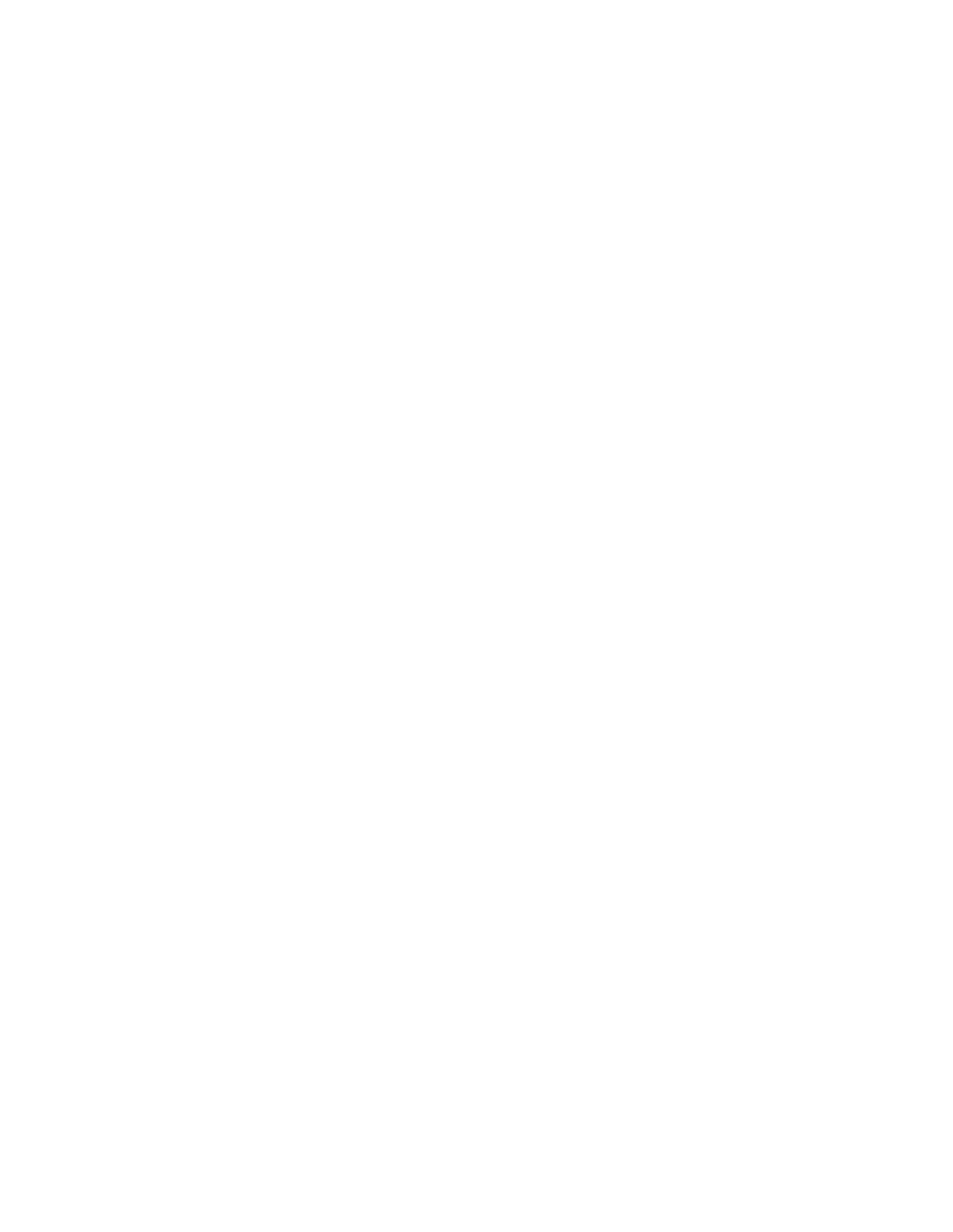## **IMF Working Paper**

## Western Hemisphere Department

## **Tax Concessions and Foreign Direct Investment in the Eastern Caribbean Currency Union**

## Prepared by Jingqing Chai and Rishi Goyal<sup>1</sup>

Authorized for distribution by Paul Cashin

November 2008

#### **Abstract**

## **This Working Paper should not be reported as representing the views of the IMF.** The views expressed in this Working Paper are those of the author(s) and do not necessarily represent those of the IMF or IMF policy. Working Papers describe research in progress by the author(s) and are published to elicit comments and to further debate.

Tax concessions have been employed as a central component of the development strategy in the small island states comprising the Eastern Caribbean Currency Union. This paper compares the costs of concessions in terms of revenues forgone with the benefits in terms of increased foreign direct investment. The costs are very large, while the benefits appear to be marginal at best. Forgone tax revenues range between 9½ and 16 percent of GDP per year, whereas total foreign direct investment does not appear to depend on concessions. A rethinking of the use of concessions in the region is needed urgently.

JEL Classification Numbers: E62, F21, H25, O54

<u>.</u>

Keywords: Concessions, Incentives, Tax Competition, Foreign Direct Investment, ECCU

Authors' E-Mail Addresses:  $\pi$ jchai@imf.org, rgoyal@imf.org

<sup>&</sup>lt;sup>1</sup> We are grateful to the country authorities in the Eastern Caribbean Currency Union and the staff of the Eastern Caribbean Central Bank for providing data and useful comments. We are also grateful to Ratna Sahay, David O. Robinson and Paul Cashin for their support and insights, and to Nigel Chalk, Michael Keen, Daehaeng Kim, Shawn Ladd, Timothy Lane, Montford Mlachila, Timothy Muzondo, Sebastian Sosa, Christopher Towe, Shang Jin Wei and seminar participants at the IMF for their helpful suggestions.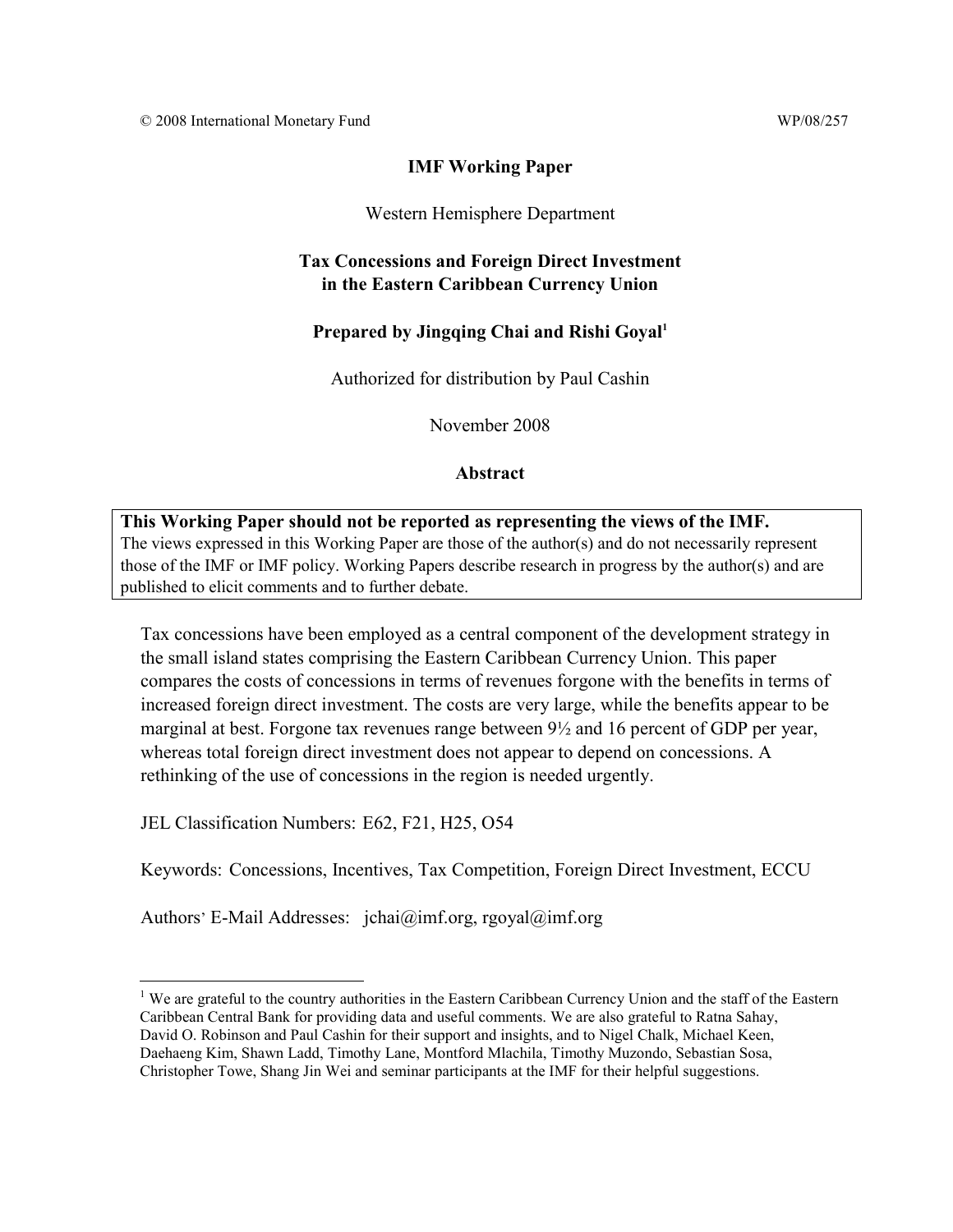| $\mathbf{I}$ . |                                                                            |  |
|----------------|----------------------------------------------------------------------------|--|
| II.            |                                                                            |  |
|                | A.                                                                         |  |
|                | <b>B.</b>                                                                  |  |
|                |                                                                            |  |
| III.           |                                                                            |  |
|                | A.                                                                         |  |
|                | <b>B.</b>                                                                  |  |
|                | Revenue Collection from Removing Concessions:<br>$C_{\cdot}$               |  |
|                |                                                                            |  |
| IV.            |                                                                            |  |
| V.             |                                                                            |  |
| VI.            |                                                                            |  |
| Appendices     |                                                                            |  |
| I.             | Calculating the Change in Revenue from Removing Import-Related             |  |
|                |                                                                            |  |
| II.            |                                                                            |  |
| Figures        |                                                                            |  |
| 1.             |                                                                            |  |
| 2.             | ECCU: Import-Related Taxes and Revenue Forgone from Concessions11          |  |
| 3.             | ECCU: Corporate Income Taxes and Revenue Forgone from Concessions 13       |  |
| 4.             |                                                                            |  |
| 5.             |                                                                            |  |
| 6.             |                                                                            |  |
| 7.             |                                                                            |  |
| 8.             |                                                                            |  |
| Tables         |                                                                            |  |
| 1.             |                                                                            |  |
| 2.             |                                                                            |  |
| 3.             |                                                                            |  |
| 4.             |                                                                            |  |
| 5.             | Revenue Gains from the Removal of Concessions: An Elasticities Approach 15 |  |
| 6.             |                                                                            |  |

Contents Page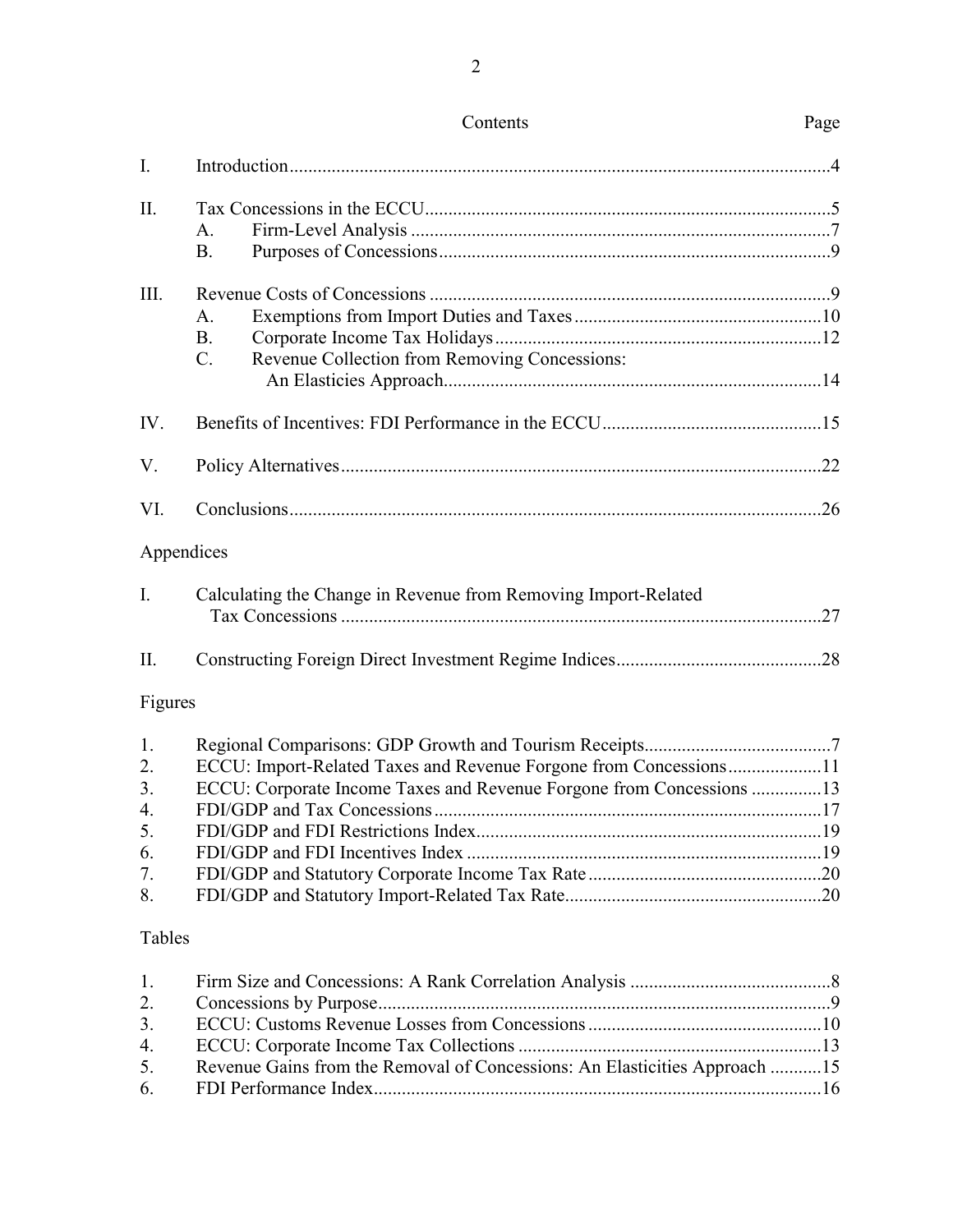| 7.    |                                                                             |      |
|-------|-----------------------------------------------------------------------------|------|
| 8.    | <b>Cross-Country Ordinary Least Square Regressions:</b>                     |      |
|       |                                                                             | .21  |
| 9.    | <b>Cross-Country Ordinary Least Square Regressions:</b>                     |      |
|       |                                                                             |      |
| 10.   |                                                                             | . 24 |
| 11.   | Accelerated Depreciation and Loss Carry Forward: An Illustrative Example 25 |      |
|       | Appendix Tables                                                             |      |
| II.1. |                                                                             | 29   |
|       |                                                                             | 32   |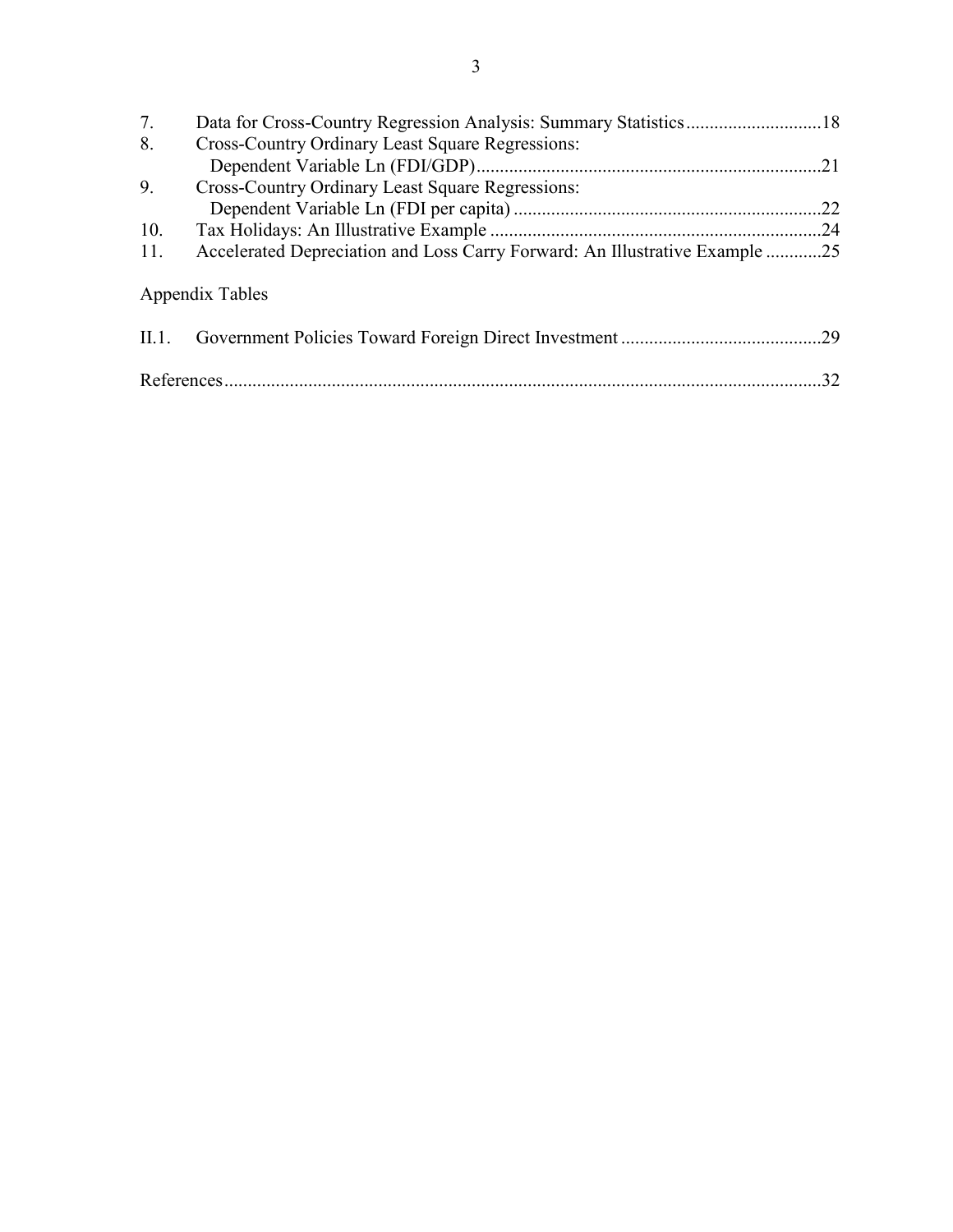#### **I. INTRODUCTION**

Tax concessions―defined as preferential tax treatment for certain types of firms or entities―are commonplace in developed as well as developing countries. Concessions are granted to promote investment, in which case they may be termed "tax incentives" or "investment incentives," or to achieve defined social objectives. For example, corporate income tax (CIT) holidays for five to ten years may be granted to firms that export goods and services or that locate in designated areas or regions. Exemptions from import-related duties and taxes may also be given, which may be on capital imports to promote investment, or on a wide range of other imported goods for statutory or civic bodies or nonprofit organizations.

Cross-country experience in the use of tax concessions is varied. The trend of using tax concessions to attract foreign direct investment (FDI) has continued, and some countries have granted increasingly generous concessions, for instance, by extending the duration of existing tax holidays. However, realizing that concessions can be very costly as a tool to promote investment, many countries have begun taking legal and administrative steps to restrict eligibility criteria and enforce compliance (UNCTAD, 1996; Easson, 2004).

Evidence on the effect of tax incentives in developing countries is limited. The emerging consensus from this research is that a country's overall economic characteristics may be more important for attracting successful investments than any tax incentive; and even if tax incentives play a role in securing an investment, they are not generally cost effective (Zee, Stotsky, and Ley, 2002). In a recent survey of 159 multinational firms operating in the Caribbean, tax concessions were not among the top 15 of the 40 areas that firms considered critical for their investments (Foreign Investment Advisory Service, 2004; World Bank, 2005). Although there is some evidence that when all else is equal, tax concessions can tilt the balance in favor of a particular location, it is generally considered much more effective for a country to attract investment by building genuine economic advantages and a conducive investment environment—including a stable, low, and transparent tax policy—rather than by simply offering incentives (UNCTAD, 2004). Based on individual country experience, Easson (2004) shows that competition often leads to overly generous terms, rendering the investments cost ineffective.

Another branch of the literature, with generally similar findings, has examined the effect of taxes on FDI. Because of sparse data, tax incentives have not been analyzed directly. Various measures of the tax rate have been used, such as the statutory rate on investment or the average effective or marginal effective tax rate on investment, where the effective rates attempt to capture the role of incentives (Zee, Stotsky, and Ley, 2002; Sosa, 2006).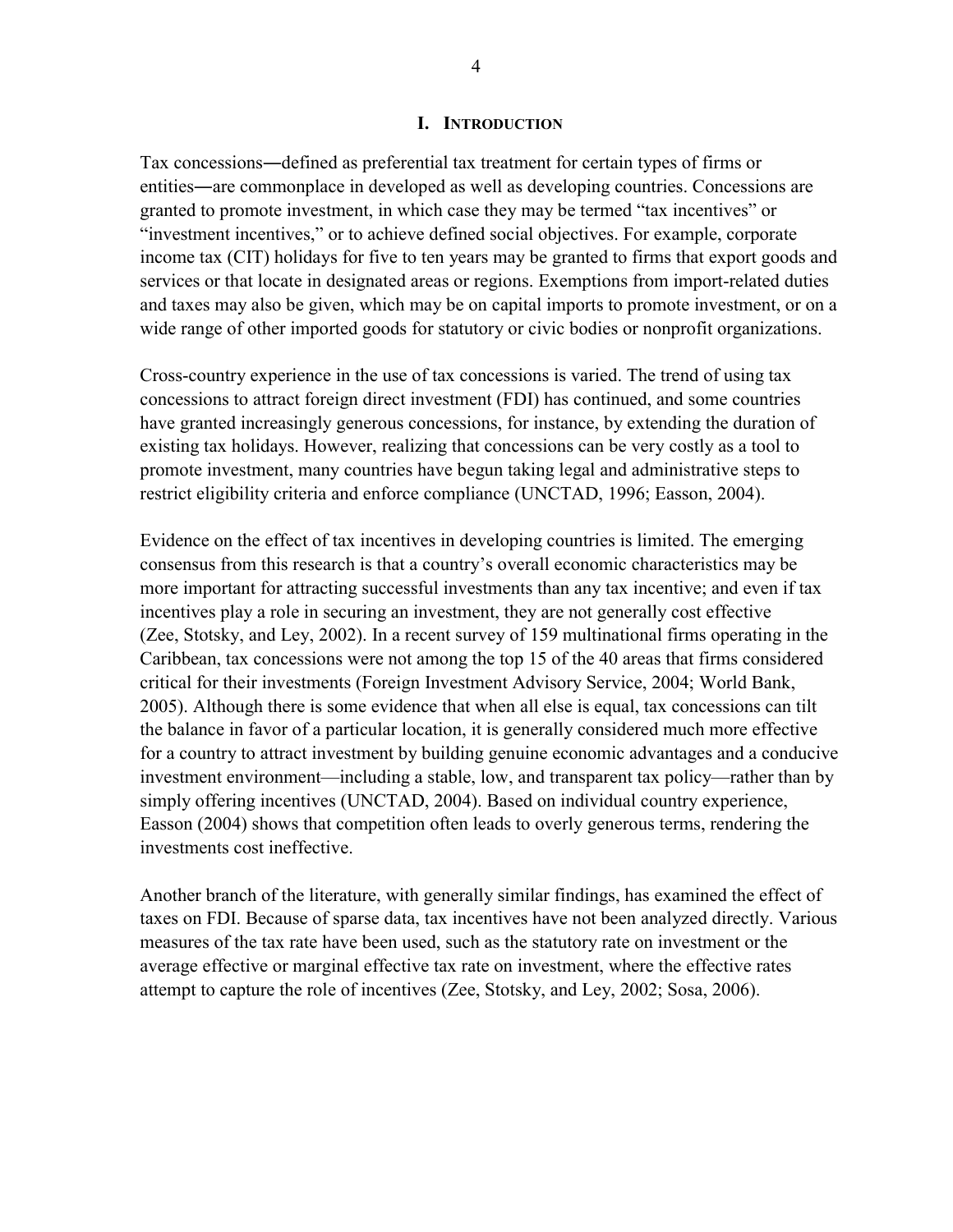This paper adds to the literature on tax concessions in developing countries. It documents the use of concessions in six Eastern Caribbean Currency Union (ECCU) member countries,<sup>2</sup> assesses the costs in terms of revenue forgone, and evaluates the effect of tax incentive regimes on FDI in a wide sample of countries. It uses measures of tax incentive regimes as constructed in Wei (2000),<sup>3</sup> expanding Wei's sample of 40 mostly middle- and high-income economies to cover many developing and emerging market economies.

The main finding is that the ECCU countries rely heavily on the use of tax concessions, and that reliance on these concessions has increased significantly in Antigua and Barbuda and in St. Kitts and Nevis. In the region, tax revenues forgone are large, ranging from 9½ to 16 percent of GDP annually, while the effect of tax incentive regimes on FDI appears to be modest.

Previous work on tax concessions in the ECCU has analyzed costs in terms of revenues forgone and proposed administrative reforms. Bain (1995) assessed the costs in the early 1990s, while Andrews and Williams (1999) suggested that the regime of administering concessions be streamlined. Lecraw (2003) made the case for a coordinated, harmonized approach to granting concessions. This paper builds on this work, providing updated and additional calculations of revenue forgone, and analyzing benefits in terms of attracting FDI.<sup>4</sup>

Section II provides a brief overview of the practices in the ECCU for granting tax concessions. Section III estimates the revenue costs of the tax concessions, while Section IV examines the benefits in terms of attracting FDI. Section V offers policy recommendations, and the last section concludes.

# **II. TAX CONCESSIONS IN THE ECCU**

Tax concessions have been employed as a central component of the development strategy of the ECCU member countries. The purposes for which concessions are granted can be broadly divided into two categories: tax concessions granted to induce investment (also called tax incentives), and concessions granted for regional, social and welfare purposes.

Concessions for investment in sectors such as tourism and light manufacturing have generally been provided through the member countries' Fiscal Incentives Act, Aid to Pioneer

1

 $2^2$  This paper studies the six ECCU countries that are members of the IMF: Antigua and Barbuda, Dominica, Grenada, St. Kitts and Nevis, St. Lucia, and St. Vincent and the Grenadines.

 $3$  Wei (2000) examined the effect of corruption on FDI and found that FDI restrictions discourage such investment, while incentives encourage such investment.

<sup>&</sup>lt;sup>4</sup> An earlier version of this work can also be found in Chai and Goyal (2006). See also Bauer, Cashin and Panth (2008) for additional work on tax incentives in the Caribbean.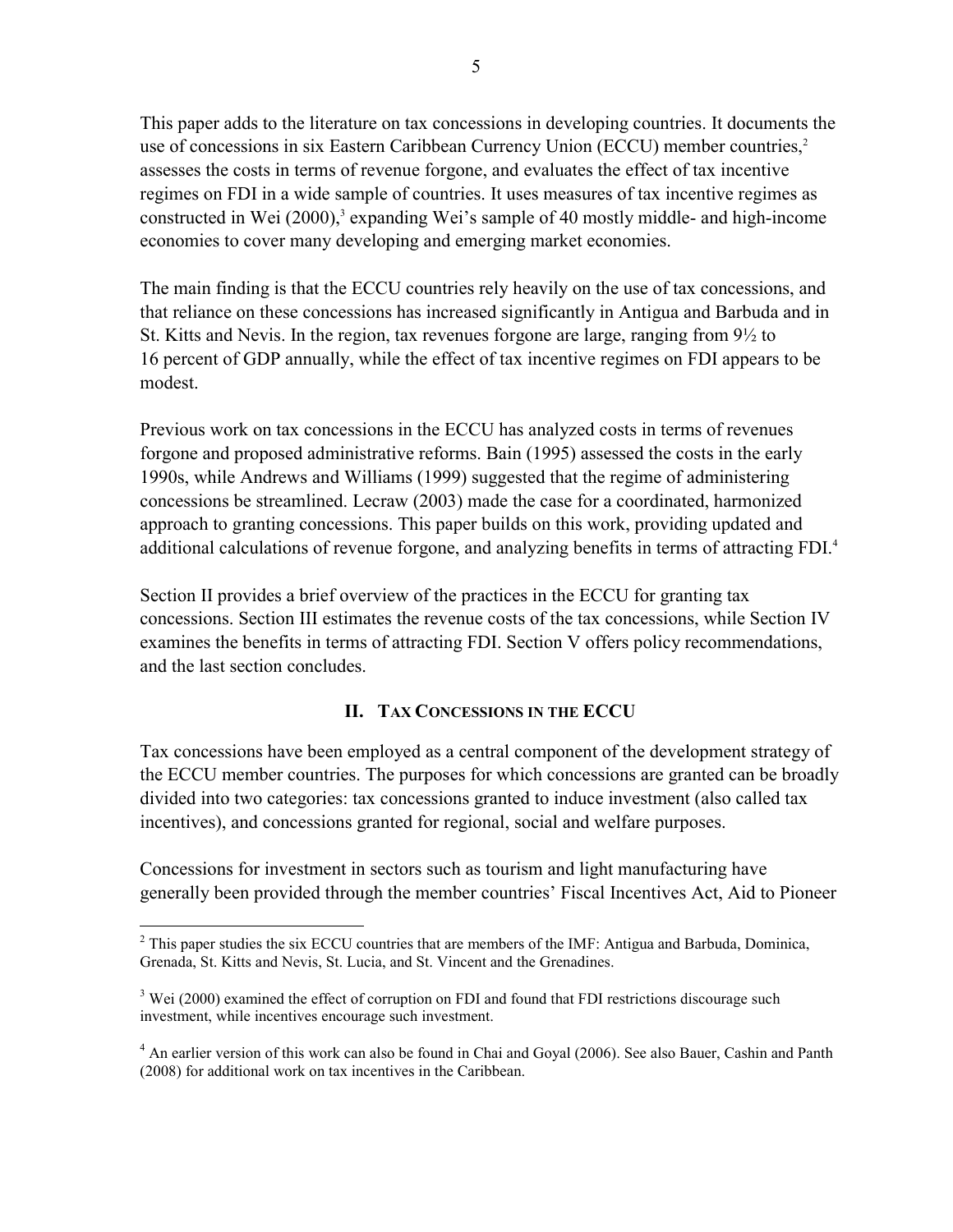Industries Act, Hotels Aid Act, and sector-specific acts (such as the Offshore Banking Act and the International Business Companies Act). Tax concessions granted for regional, social and welfare purposes are provided in the Common External Tariff Act, in specific legislation covering statutory bodies, state enterprises, large individual institutions (such as utilities), or in special government arrangements with regional or international bodies regarding the tax treatment of diplomats and returning residents.

Concessions are typically granted in the form of import-related tax exemptions and Corporate Income Tax (CIT) holidays, and there is some evidence that competition in the tourism market has led to more generous terms of concessions as provided in the Hotels Aid Act. Exemptions from import-related taxes (import duties and the general consumption tax) on the importation of capital goods (raw materials and equipment) are the most common forms of concessions. Such exemptions may be on 100 percent of taxes and duties owed, or for lesser amounts. They may also be granted for varying lengths of time. Similarly, holidays on CIT may be of varying amounts and lengths of time. While little data are available on how the terms of the concessions have evolved over time, increasingly generous concessions appear to have been given. For instance, tax holidays granted to certain tourism facilities have been extended from a maximum of 5 to 25 years.

While individual country experience in the region varies, the process of granting tax concessions appears to involve considerable discretion and a lack of transparency and monitoring. The laws do not provide detailed procedural rules or specific criteria for granting concessions. Rather, the cabinet and/or minister of finance is vested with the authority to grant concessions, and in practice they have discretion in all aspects of a decision, including, for example, whether the legal requirements are fulfilled in an application and what the terms of the concessions should be for an application.<sup>5</sup> Moreover, there is little public disclosure of information on the decision-making process and on awarded incentives, leaving many investors concerned over unequal treatment, market distortion, and favoritism. Finally, there is little monitoring of the beneficiaries of the incentives, and the conditions set out in the awarded incentives are often not enforced, potentially leading to abuses of the system. Based on the experience of many other developing countries, these issues together tend to provide scope for rent-seeking activities and negatively affect the investment environment.

The widespread use of tax concessions has been cited as justifiable because of increased competition in the tourism market in the wider Caribbean, and because of the reported threat by firms that they would leave if the concession was not granted. Indeed, the ECCU increasingly has faced tougher competition from other Caribbean countries (Figure 1).<sup>6</sup> The

<sup>1</sup> <sup>5</sup> Some countries have established agencies to promote investments, including through the granting of incentives.

<sup>&</sup>lt;sup>6</sup> Hotel room capacity increased sharply in the wider Caribbean, while hurricane-related damage to hotel capacity in ECCU countries such as Antigua and Barbuda was significant.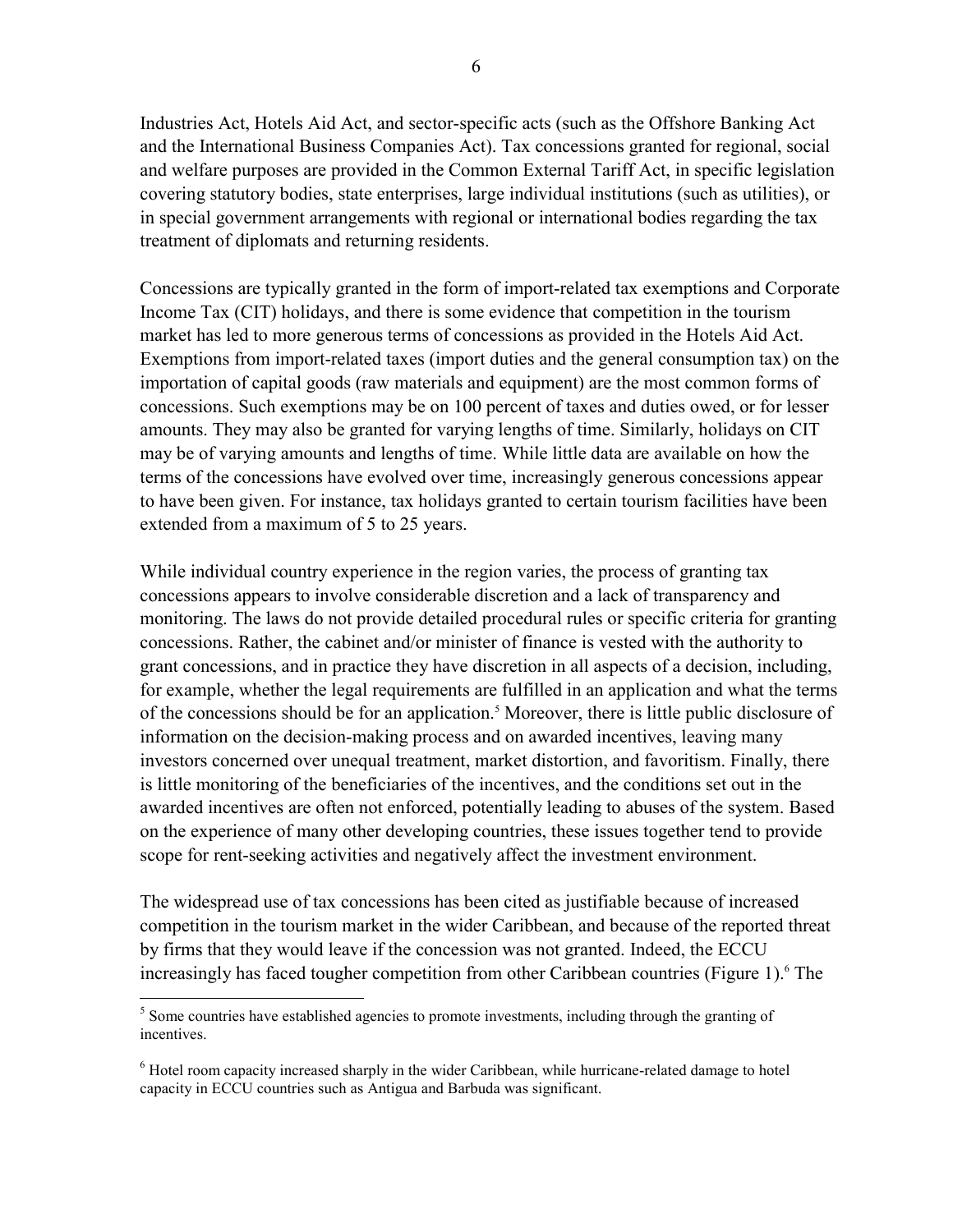authorities consider that they are competing for similar investments and feel compelled to offer generous incentive packages out of fear that potential investors will locate their investments in neighboring countries, even as multinationals and other large regional firms play one island off another. They may also extend incentives on existing investments to keep investors from relocating. The argument is often made in terms of the employment impact; given the small size of the economies, the expected impact of some of the projects is sometimes a double-digit percentage of the labor force. As a consequence, the 1973 CARICOM Agreement to harmonize concessions has not been implemented (Lecraw, 2003).



Figure 1. Regional Comparisons: GDP Growth and Tourism Receipts, 1980–2003

Given the widespread use of incentives, the perceived need for them is self perpetuating. Potential investments are at a cost disadvantage vis-à-vis existing investments in similar activities that receive incentives. Potential investors could argue for, and the authorities may feel compelled to offer, incentives to induce the new investment. One result is incentive dependence, that is, investments or firms remain continually dependent on the granting or renewal of incentives. The investment regime becomes anchored around the granting of incentives not only for new investments but also for existing ones. Such incentives become quasi-permanent subsidies for the operation of firms. A second result is that excessively generous incentives may be offered. As countries attempt to outbid one another for potential investments, the costs of incentives may outweigh the benefits. Such situations may result especially when there are political pressures to secure investments, and the costs are nontransparent or not well calculated.

#### **A. Firm-Level Analysis**

To examine the extent of concessions at the firm level, we collected a sample of 145 firms in the region receiving concessions from 1996 through 2000, covering such sectors as services,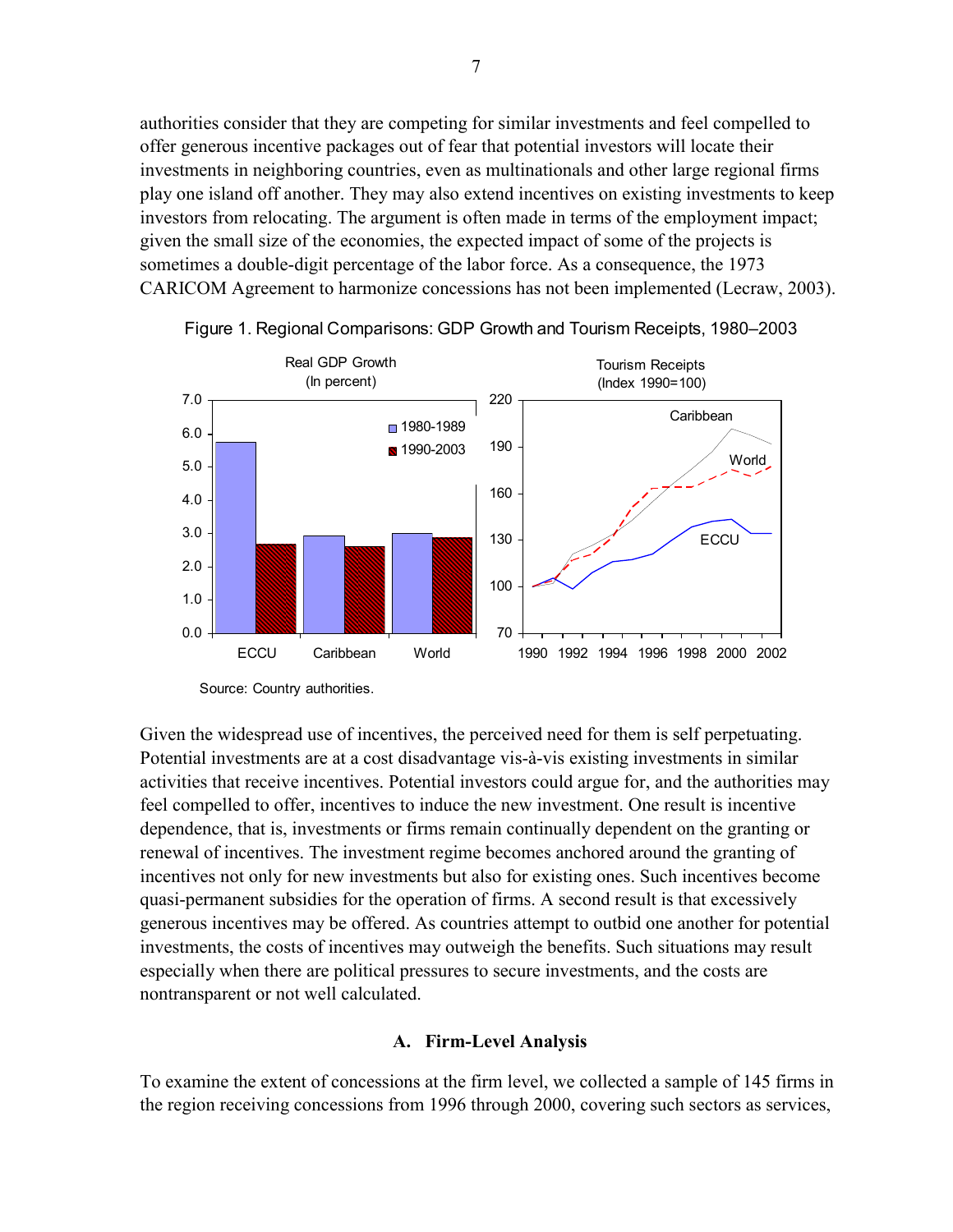trade, and light manufacturing, but excluding tourism facilities owing to lack of data. All firms received exemptions from import-related taxes. About half also received exemptions from the CIT. The size of the firms varied substantially, from as few as two employees to as many as 450, and from capital investment of about US\$3,500 to US\$5 million.<sup>7</sup>

Exemptions from import-related taxes are widely granted and holidays from CIT are also used frequently. On average, a firm in the sample received a tax holiday of 2.6 years, a 32 percent reduction in the effective CIT rate, and a 91 percent reduction in the effective import duty and consumption tax rate. One of 10 firms received an export allowance, and one out of four received either a tax holiday extension or expanded coverage in import duties and consumption tax exemptions.

Concessions are granted to newly-established firms as well as to existing firms. Indeed, while tax incentives are often granted with the justification that future revenues may outweigh the present revenue forgone from granting these incentives, the sample provides evidence that concessions in the ECCU have been granted not only to newly-established enterprises but also to well-established firms. In 1996–97, about half of the firms receiving incentives had already been established, some several decades earlier. One of four existing firms had their concessions extended during 1996–97.

The size of firms matters. Large firms in terms of both employment and capital tended to receive longer tax holidays and face lower CIT rates (Table 1). Firms with higher employment also received export allowances, while more capital-intensive firms received extensions on existing holidays and exemptions and concessions on business expansions.

|            | Years of Tax    | Reduction in     | Reduction in        | Export    | Concession   |
|------------|-----------------|------------------|---------------------|-----------|--------------|
|            | <b>Holidavs</b> | Effective CIT 1/ | Effective Tariff 2/ | Allowance | Extension 3/ |
| Employment | $0.337*$        | $0.320*$         | 0.015               | $0.171*$  | 0.123        |
| (No. obs)  | (161)           | (161)            | (163)               | (163)     | (165)        |
| Capital    | $0.208*$        | $0.177*$         | $-0.082$            | 0.110     | $0.197*$     |
| (No. obs)  | (138)           | (138)            | (140)               | (141)     | (141)        |

Table 1. Firm Size and Concessions: A Rank Correlation Analysis

Source: Authors' calculations.

1/ Corporate income tax.

 $\overline{a}$ 

2/ Import duties and consumption taxes.

 3/ Extensions of tax holidays and extensions and expansions in coverage of import duty and consumption tax exemptions.

Note: \* denotes significance at 5 percent.

 $<sup>7</sup>$  Lack of ownership information on these firms precludes analysis of the question of whether foreign investors</sup> tend to receive more concessions than domestic investors. Also, lack of data on the cost of each concession granted or on the receiving firms' financial conditions precludes a cost-benefit analysis at the firm level.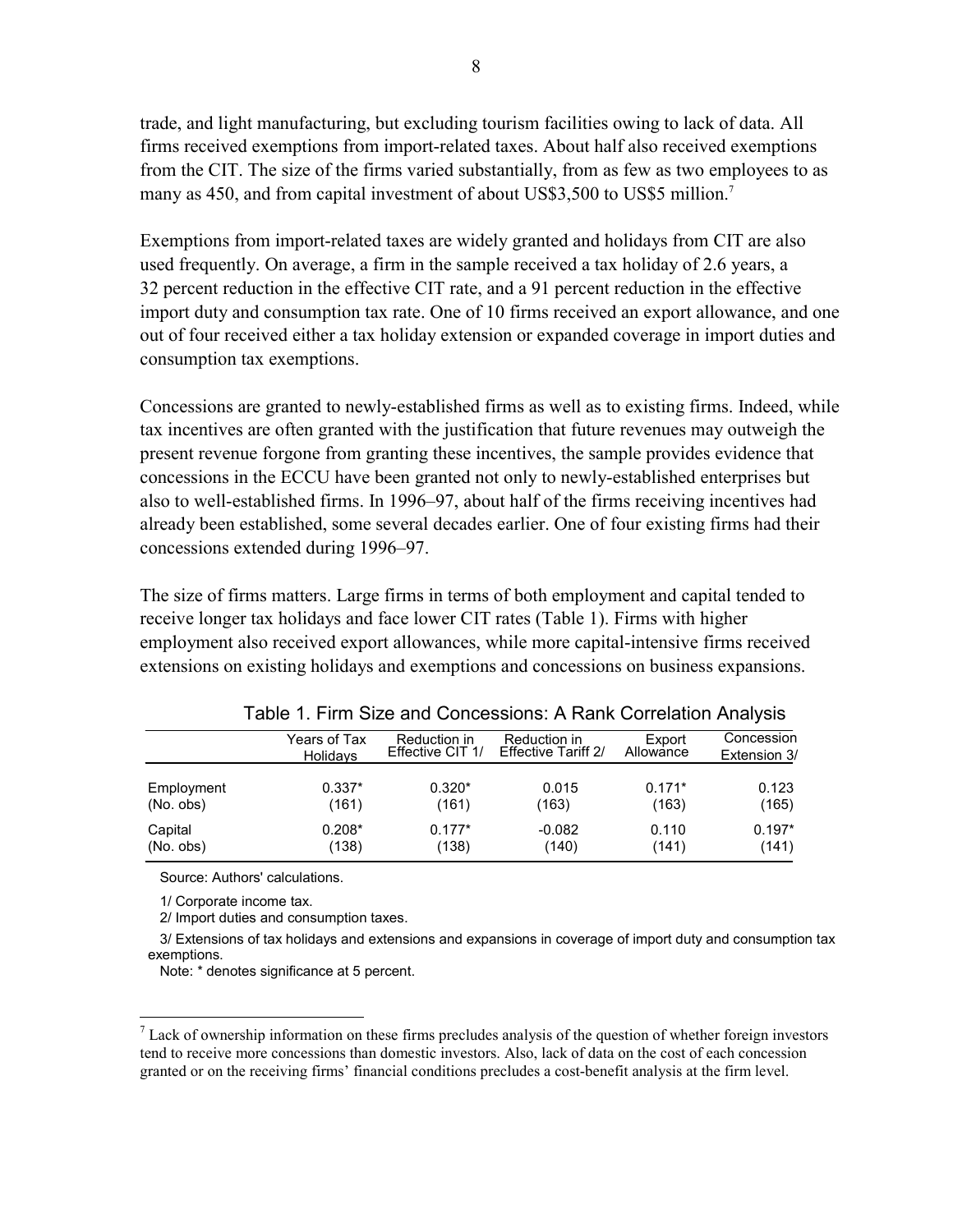#### **B. Purposes of Concessions**

A detailed breakdown of concessions by purpose is not available except for Dominica and St. Vincent and the Grenadines for the early 2000s. In these two countries, data on customs revenue forgone from concessions are available by purpose (Table 2). Concessions granted under the Fiscal Incentives and Hotels Aid Acts, together with government agreements that deal with large special investors, accounted for less than 50 percent in value of the total customs duty concessions. Concessions granted by special cabinet decisions—mostly consumption-related decisions such as exemptions on personal vehicles—accounted for about 20 percent, whereas concessions related to government and statutory bodies (including public investment) were in the range of 9 to 14 percent of total concessions. It appears, therefore, that less than half the concessions were for investment purposes and the rest were for social and welfare purposes.

|                                        |          | St. Vincent and |
|----------------------------------------|----------|-----------------|
|                                        | Dominica | the Grenadines  |
| <b>Fiscal incentives 2/</b>            | 30.2     | 9.5             |
| Special cabinet decisions              | 21.0     | 23.3            |
| Government agreements 3/               | 15.8     | 33.1            |
| Government and statutory bodies        | 9.2      | 13.7            |
| Personal effects and vehicles          | 7.0      | 1.5             |
| Tourism                                | 3.9      | 0.3             |
| Civil servants and Parliamentarians 4/ | 3.5      | 0.3             |
| Primary industry                       | 2.5      | 0.7             |
| Military and diplomat                  | 2.5      | 0.8             |
| Other approved purposes                | 2.0      | 1.2             |
| <b>Charities and Churches</b>          | 1.4      | 0.3             |
| Education, culture, and health         | 0.9      | 0.8             |
| Transportation                         | 0.0      | 0.6             |
| Unclassified                           | 0.0      | .               |

| Table 2. Concessions by Purpose, 2001-2003 1/ |                       |  |
|-----------------------------------------------|-----------------------|--|
|                                               | (In percent of total) |  |

Sources: Country authorities and authors' calculations.

1/ Customs revenue forgone. Classification is based on SRO 18 codes of 2001.

 2/ Primarily concessions granted under the Fiscal Incentive Act and the Hotel Aid Act. 3/ Special legislation involving, for insatnce, Cable & Wireless, regional bodies, and large resorts.

4/ For Dominica, the code shows "Consumption Tax Order", which includes,

among other things, concessions granted to civil servants to import cars free of duty.

#### **III. REVENUE COSTS OF CONCESSIONS**

The granting of tax concessions entails several costs: efficiency losses due to the preferential tax treatment to certain investors and consumers (except to correct market failures); revenue costs arising from forgone revenue; administrative costs; and social costs from corruption or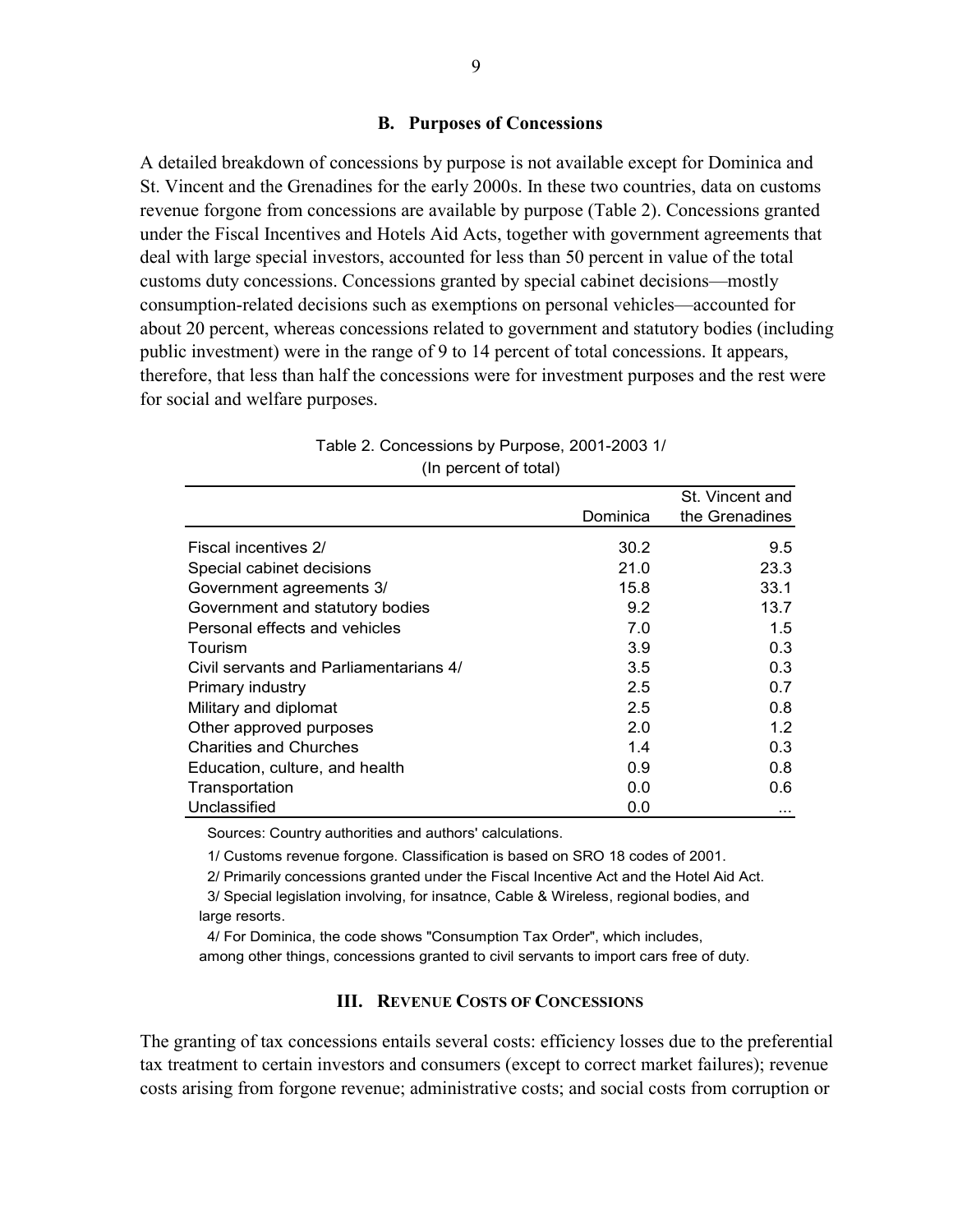rent seeking associated with the abuse of tax concession provisions (Zee, Stotsky, and Ley, 2002).

While all these costs could be substantial, little data are available to quantify them. The customs departments in the six ECCU countries compile some data on the revenue costs of concessions related to imports, as they verify the concessions vis-à-vis cabinet decisions and record the revenue forgone based on the reported import value. These data allow for estimating the revenue forgone from tax exemptions from import duties and consumption taxes for 2001–03 for each of the six ECCU countries.

The main finding is that overall revenue losses from concessions on import-related taxes and the CIT have been large in the ECCU countries, ranging between 9½ and 16 percent of GDP a year. As a percent of current revenues, the losses range between 30 and 70 percent. By comparison, although data on revenue forgone in other countries are generally not known, a recent study on the Philippines estimated revenue forgone at 1 to 2 percent of GDP annually (Easson, 2004).

## **A. Exemptions from Import Duties and Taxes**

Revenue forgone from concessions on import duties or taxes have exceeded 8 percent of GDP annually and have increased over the past decade. Data collected by customs and excise departments in each country show that, in the early 2000s, exemptions granted ranged from 4.3 percent of GDP in Dominica to 12.2 percent in St. Kitts and Nevis (Table 3). In the early 1990s, exemptions granted were about 6½ percent of GDP in the region, 1½ percent less than in the early  $2000s$ .<sup>8</sup>

|                                | 1991-93 | $2001 - 03$ |
|--------------------------------|---------|-------------|
| Antigua and Barbuda            | 5.1     | 9.2         |
| Dominica                       | 4.2     | 4.3         |
| Grenada                        | 11.4    | 11.3        |
| St. Kitts and Nevis            | 5.8     | 12.2        |
| St. Lucia                      | 5.9     | 5.9         |
| St. Vincent and the Grenadines | 6.7     | 6.1         |
| ECCU average                   | 6.5     | 8.2         |

Table 3. ECCU: Customs' Revenue Losses From Concessions, 1991–2003 (In percent of GDP)

Sources: Country authorities (Customs and Excise Departments); and Bain (1995).

 $\overline{a}$ 

<sup>&</sup>lt;sup>8</sup> Data for the early 1990s are provided in Bain (1995).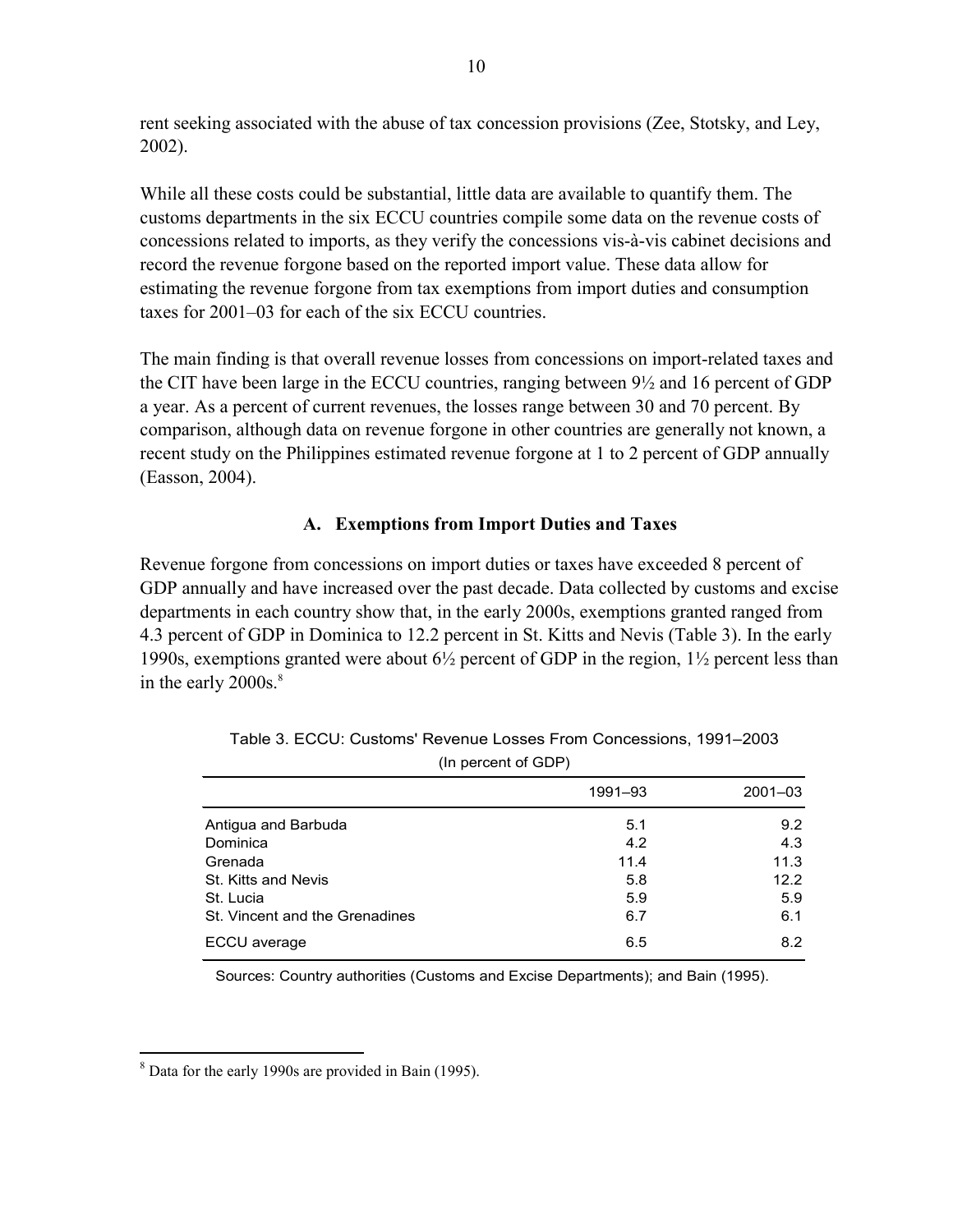For a check of consistency, the customs and excise departments' estimates are compared to estimates derived from the difference between the statutory tax rate on imports (excise and duties) and the effective tax rate on imports. This difference may be exploited to estimate revenue losses.<sup>9</sup> The statutory tax rate on imports is the sum of average import duties and consumption tax levied on imports. The effective tax rate is the ratio of revenues from international transactions to total imports.

The difference in tax rates ranges from more than 8 percent in Dominica to more than 22 percent in Antigua and Barbuda. This difference in rates yields revenue losses similar to those shown by data from the customs and excise departments of each country (Figure 2). Average losses are nearly 8 percent of GDP for the region, with ranges from about 4 percent of GDP in Dominica to over 12 percent in St. Kitts and Nevis.



Figure 2. ECCU: Import-Related Taxes and Revenue Forgone from Concessions, 2003

Sources: Country authorities (Customs and Excise Departments); and authors' calculations.

1/ Average for 2001-2003, from country authorities.

 $\overline{a}$ 

The increase in concessions since the early 1990s has been particularly evident in Antigua and Barbuda and in St. Kitts and Nevis. Customs revenue forgone in these two countries was about 5 percent of GDP a year higher in 2001–03 compared with the early 1990s.

Without data on the breakdown of the purposes for which the concessions were given, however, it is difficult to determine if the increased revenue costs of concessions in these two countries reflect the increasing use of tax concessions based on social and welfare

<sup>&</sup>lt;sup>9</sup> Note that the revenue losses are due not only to concessions granted but also to leakages from administrative weaknesses.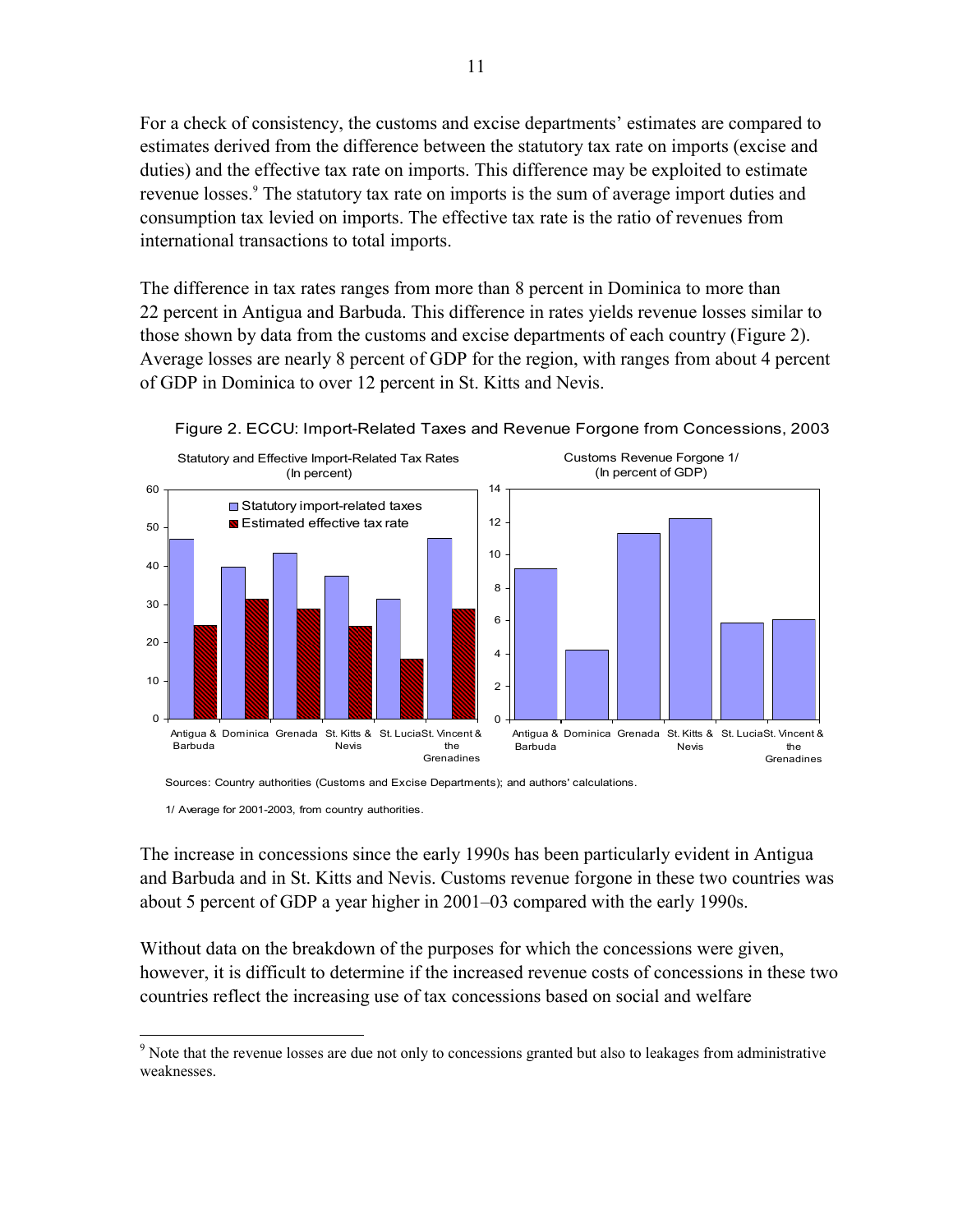considerations or for attracting investments. For example, one possibility for the increased revenue forgone in Antigua and Barbuda and St. Kitts and Nevis is that concessions were increased to facilitate reconstruction after the severe natural disasters of the 1990s. Furthermore, it is possible that changes in the revenue costs of concessions are due to inflation in imports or in profits rather than the use of concessions. Data on import prices are not available, but given the quasi-currency board arrangements and a stable dollar exchange rate, inflation in imports in the ECCU region has been broadly aligned with that in the U.S. goods market. Consumer price index inflation in the ECCU region—where most of the CPI basket is comprised of imports—has been low, at around 2 percent over the past decade. It can, therefore, be concluded that the increase in forgone revenue in Antigua and Barbuda and St. Kitts and Nevis reflects a higher incidence or more generous terms of tax concessions rather than inflation in imports and profits.

## **B. Corporate Income Tax Holidays**

Revenue forgone from CIT holidays may have exceeded 4 percent of GDP annually. In the absence of data, forgone revenue is estimated from the difference between the statutory and the effective CIT rates.10 The effective CIT rates are calculated by dividing the CIT revenue by an estimated CIT base.<sup>11</sup> Statutory rates have ranged between 30 and 40 percent in the region, whereas effective rates are between 6 and 20 percent. Given the large differences, estimated forgone revenue is also substantial, ranging from 3 percent of GDP in Grenada to about 6 percent of GDP in Antigua and Barbuda (Figure 3).

 $\overline{a}$ 

<sup>&</sup>lt;sup>10</sup> Differences between the statutory and the effective CIT rates could *inter alia* reflect the complex nature of CIT systems, such as the treatment of investment, depreciation, interest payments, and debt-equity ratio of firms, as well as tax concessions.

<sup>&</sup>lt;sup>11</sup> National accounts data on the income side are not available for the ECCU member countries. The corporate income tax base is assumed to be 25 percent of GDP, in line with the number for Jamaica.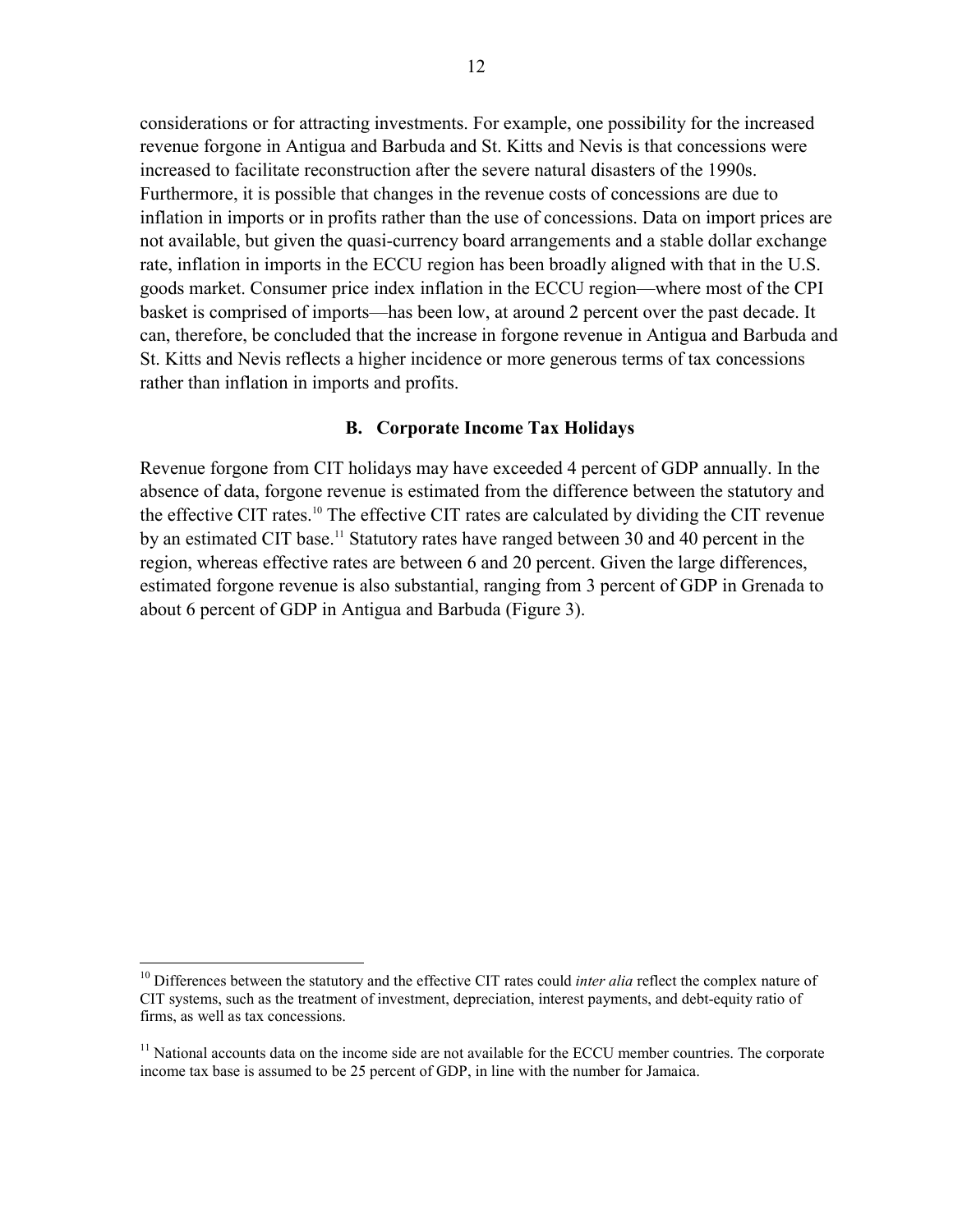



Sources: Country authorities; and authors' calculations.

<u>.</u>

CIT yields have declined since the early 1990s, which could reflect an expansion in concessions granted. The average yield fell moderately from 3.5 percent of GDP from 1990–94 to 3 percent from 1999–2003 (Table 4). Declines were observed in some countries, particularly Dominica, but increased somewhat in two countries, although from low bases.

|                                | 1990-94  | 1999-2003 |
|--------------------------------|----------|-----------|
| Antigua and Barbuda            | 2.1      | 2.5       |
| Dominica                       | 3.4      | 0.9       |
| Grenada                        | 3.2      | 3.6       |
| St. Kitts and Nevis            | $\cdots$ | 2.7       |
| St. Lucia                      | 4.2      | 4.0       |
| St. Vincent and the Grenadines | 4.5      | 4.4       |
| ECCU average                   | 3.5      | 3.0       |

| Table 4. ECCU: Corporate Income Tax Collections, 1990-2003 |  |
|------------------------------------------------------------|--|
| (In percent of GDP)                                        |  |

Sources: Country authorities; and Fund staff estimates.

The decline in yields came at a time when CIT collections had eroded across many developing countries. With capital market integration appearing to have strengthened, low tax rates could be expected to apply to internationally-mobile capital, all else being equal. If low rates are not applied, capital could be moved to other lower tax rate destinations. Two assumptions were made to derive the estimates: perfect tax administration and an even distribution of the aggregate profits.<sup>12</sup> Given a relatively-weak tax administration and a profit

<sup>&</sup>lt;sup>12</sup> Distribution of profits and losses matters. For example, assume there are 20 companies and the sum of their profits is \$100. If the statutory tax rate is 30 percent, then statutory revenue would be \$30. However, if the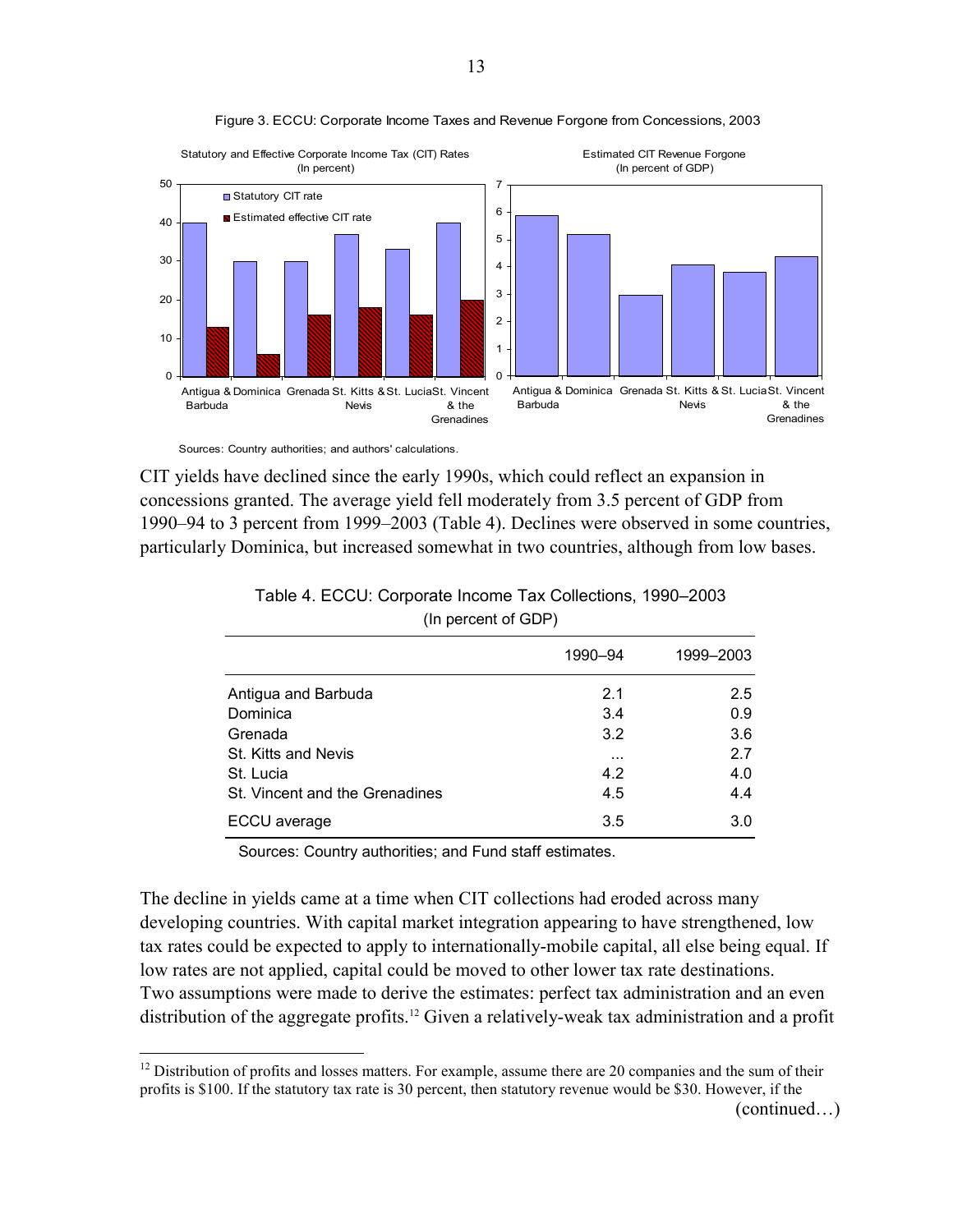distribution skewed toward larger firms with excess profits in the ECCU, the biases go in opposite directions. Because of the considerable problems with tax administration, part of the estimate is due to leakages in tax administration rather than increasing use of CIT concessions. This tends to bias our estimates of the tax concessions upward. Very little data are available to quantify the distribution of profits in the region. However, discussions with inland revenue departments and banks suggest that a handful of large firms that currently enjoy tax holidays and other tax concessions have been very profitable, while many smaller firms have been struggling, especially in low tourism seasons. Therefore, the "actual" CIT tax base may be greater if this uneven distribution of profits is taken into account. This means that the effective CIT rate may be overestimated, biasing downward the estimate of tax concessions.

# **C. Revenue Collection from Removing Concessions: An Elasticities Approach**

A common perception is that investment and revenue collection would decline in the absence of concessions. While there is agreement that revenue is forgone due to concessions, some consider that investments would not have taken place without the concessions. Hence, they argue that the employment and revenue resulting from the new investments that benefit from concessions are net gains.

Calculations based on plausible price elasticities suggest that revenue collections could increase substantially by removing concessions. Depending on the elasticities, higher effective tax rates could offset declines in import volumes and corporate incomes were concessions to be removed. For instance, if import demand were perfectly inelastic, then import revenue collections would increase. But if import demand were elastic, then revenue collections would decrease (Appendix I).

Empirical studies have estimated relatively-inelastic import price elasticities for developing countries, ranging between –1.0 and –0.4 (Khan, 1974; Khan and Knight, 1988). Indeed, in small and highly-open economies such as those in the ECCU—which import the bulk of goods consumed and invested, and depend mainly on high-income, relatively price-inelastic tourist clienteles—import demand is arguably inelastic.

Assuming a price elasticity of -0.7 both for import volumes and corporate incomes, the revenue gain from removing concessions is 9 percent of GDP on average, ranging from 8 percent of GDP for Dominica to 13 percent for St. Kitts and Nevis (Table 5).

distribution of profit is such that 15 companies make losses of \$300 and 5 make profits of \$400, then true statutory revenues are \$120.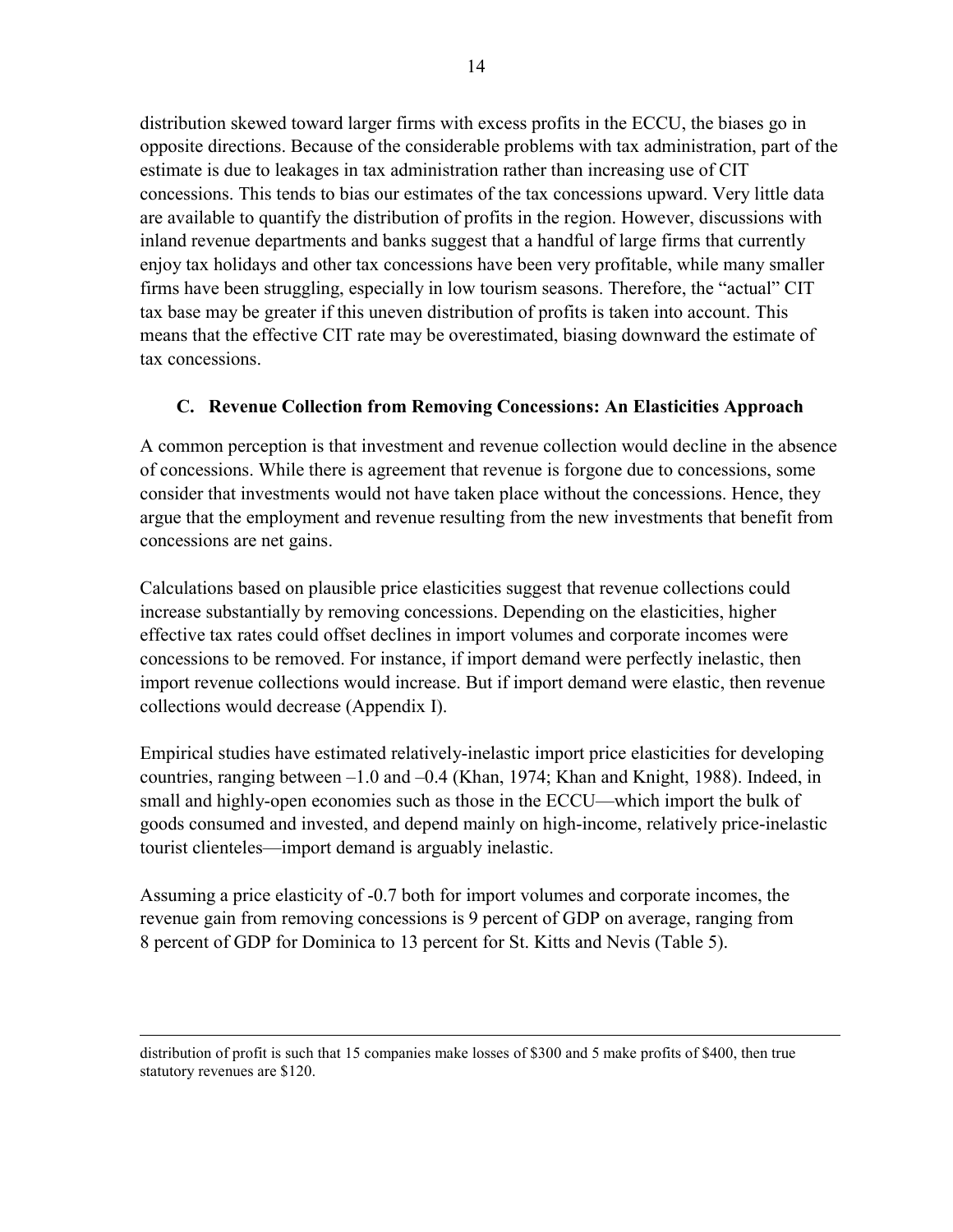|                                |     | Import-related Taxes Corporate Income Taxes | Total |
|--------------------------------|-----|---------------------------------------------|-------|
| Antigua and Barbuda            | 6.2 | 4.2                                         | 10.4  |
| Dominica                       | 3.1 | 4.1                                         | 7.2   |
| Grenada                        | 7.8 | 2.4                                         | 10.2  |
| St. Kitts and Nevis            | 9.0 | 3.0                                         | 12.0  |
| St. Lucia                      | 4.6 | 2.9                                         | 7.6   |
| St. Vincent and the Grenadines | 4.1 | 3.2                                         | 7.3   |
| ECCU average                   | 5.8 | 3.3                                         | 9.1   |

(In percent of GDP) Table 5. Revenue Gains from the Removal of Concessions: An Elasticities Approach 1/

Source: Authors' calculations.

 $\overline{a}$ 

1/ Assuming a price elasticity of –0.7.

## **IV. BENEFITS OF INCENTIVES: FDI PERFORMANCE IN THE ECCU**

The estimated revenue costs of tax concessions are large for the ECCU countries, begging the question of whether the costs are justified by benefits that may be derived from granting tax concessions. Possible benefits are delayed revenue benefits from induced investment and revenue from other type of taxes such as wage and hotel taxes. There are also perceived spillover benefits flowing from FDI such as job creation, technology transfer, and improved efficiency of domestic industries.

As shown above, possibly more than half of the tax concessions are used for various social and welfare purposes in the ECCU. The quantification of the benefits that may derive from achieving such objectives is beyond the scope of this paper. However, the conventional wisdom on social spending is that taxes and preferential tax treatments are not the best instruments by which to achieve social objectives. Moreover, granting concessions in a discretionary, opaque, or even arbitrary manner would provide scope for corruption and rent seeking, thereby negatively impacting the investment environment.

The second main policy motivation for tax concessions is to stimulate investment, both FDI and domestic investment, and to create employment. Despite the fact that concessions have increased over the past decade, the ECCU's world ranking of FDI as a share of GDP has fallen (Table 6), and greater concessions do not seem to be reflected in changes in the FDIto-GDP ratio (Figure 4). In an average ranking of the ratio of FDI to GDP of more than 150 countries, the ECCU countries fell from fifth to twentieth by 2002.13 The ECCU share of

<sup>&</sup>lt;sup>13</sup> See World Bank (2005). Even though the relative ranking of the ECCU region has fallen over time, the share of FDI in GDP has remained high, reflecting the region's natural endowment as a prime tourist destination and the small size of its economies.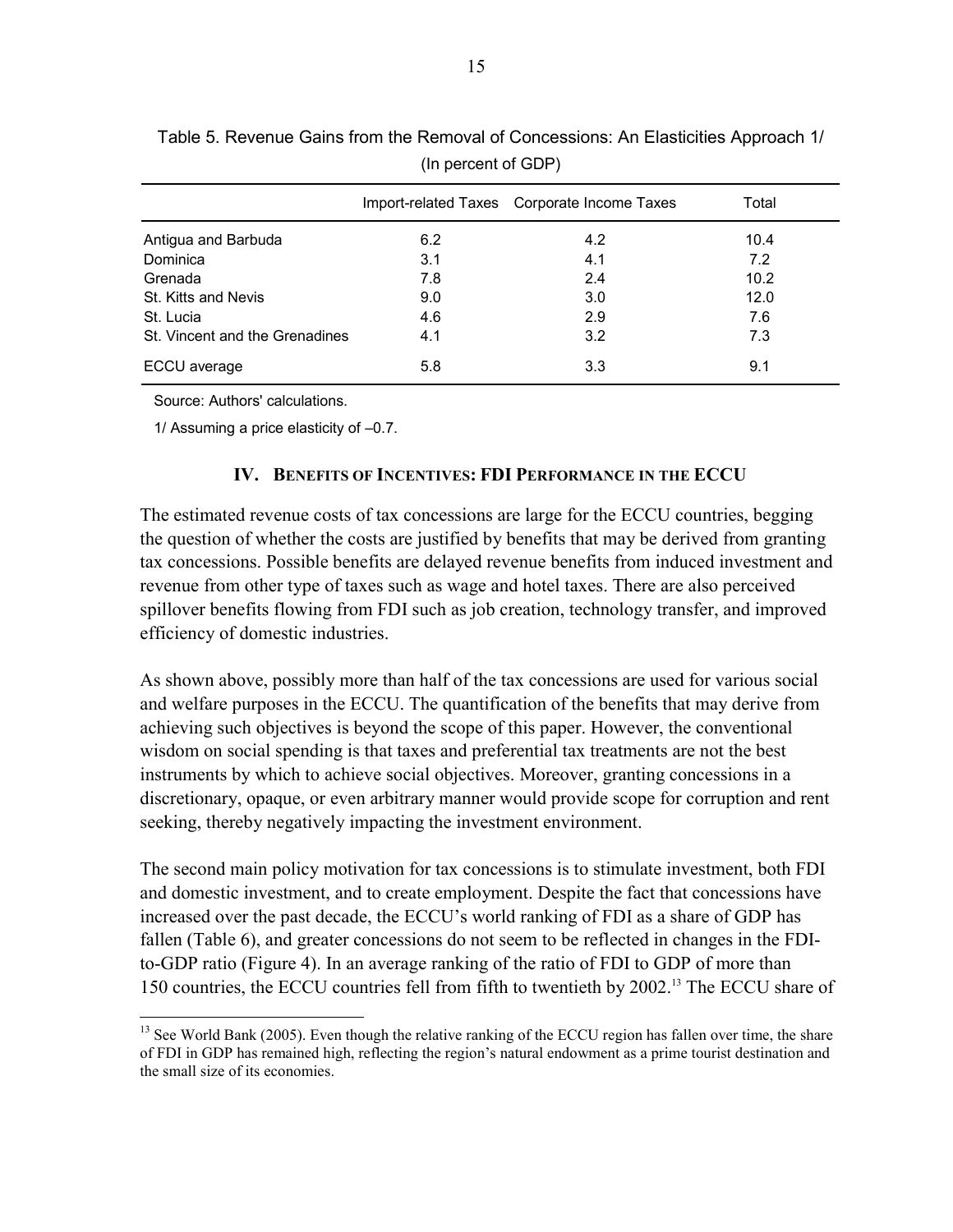Caribbean FDI inflows also declined from 12.3 to 3.7 percent over the same period (World Bank, 2005).

|                                 | 1979–83 | 1984-88 | 1989-93 |      | 1994-98 1999-2003 |
|---------------------------------|---------|---------|---------|------|-------------------|
| Antigua and Barbuda             | 24.1    | 12.3    | 11.4    | 3.5  | 2.6               |
| Dominica                        | 2.5     | 8.0     | 10.9    | 8.8  | 2.3               |
| Grenada                         | 1.8     | 7.1     | 8.5     | 6.2  | 5.3               |
| St. Kitts and Nevis             | 12.3    | 16.4    | 19.2    | 7.0  | 8.4               |
| St. Lucia                       | 37.4    | 10.8    | 12.1    | 4.9  | 2.3               |
| St. Vincent and the Grenadines  | 3.0     | 5.0     | 7.7     | 14.5 | 4.0               |
| <b>ECCU</b>                     | 16.0    | 11.7    | 11.7    | 8.1  | 4.3               |
| Small island economies 2/       | 7.0     | 8.9     | 7.6     | 6.7  | 8.2               |
| Latin America and the Caribbean | 1.8     | 1.5     | 1.4     | 2.0  | 1.6               |
| Developing countries            | 1.4     | 1.2     | 1.4     | 1.8  | 1.2               |

Table 6. FDI Performance Index 1/

Sources: UNCTAD, World Investment Report 2004; and authors' calculations.

 1/ Performance index is the share of a country's FDI inflow in the world's FDI inflow, divided by the share of the country's GDP in the world's GDP.

 2/ Includes the six ECCU member countries of the IMF, The Bahamas, Bermuda, Cayman Islands,Cyprus, Dominican Republic, Guyana, Haiti, Jamaica, Malta, Mauritius, Papua New Guinea, Samoa, Seychelles, and Trinidad and Tobago.

Measuring benefits in terms of employment is much more difficult, as no data are available on the employment generated by incremental investments or the other taxes derived from them. This data limitation precludes a cost-benefit analysis in terms of job creation or net revenue gain. However, as discussed earlier, the sample of firms receiving concessions in the region in the second half of the 1990s provides some evidence that the terms of the concessions are positively correlated with the size of the firms both in terms of capital and employment.

To more systematically analyze the effect of incentives on FDI, a broad cross-country study was conducted. Two indices were constructed—an FDI restrictions index and an FDI incentives index—using the methodology of Wei (2000). Wei's database was expanded to cover 80 countries (Appendix II). Besides FDI restrictions and incentives, other factors such as tax rates, institutional quality and infrastructural quality can impact FDI. So, data were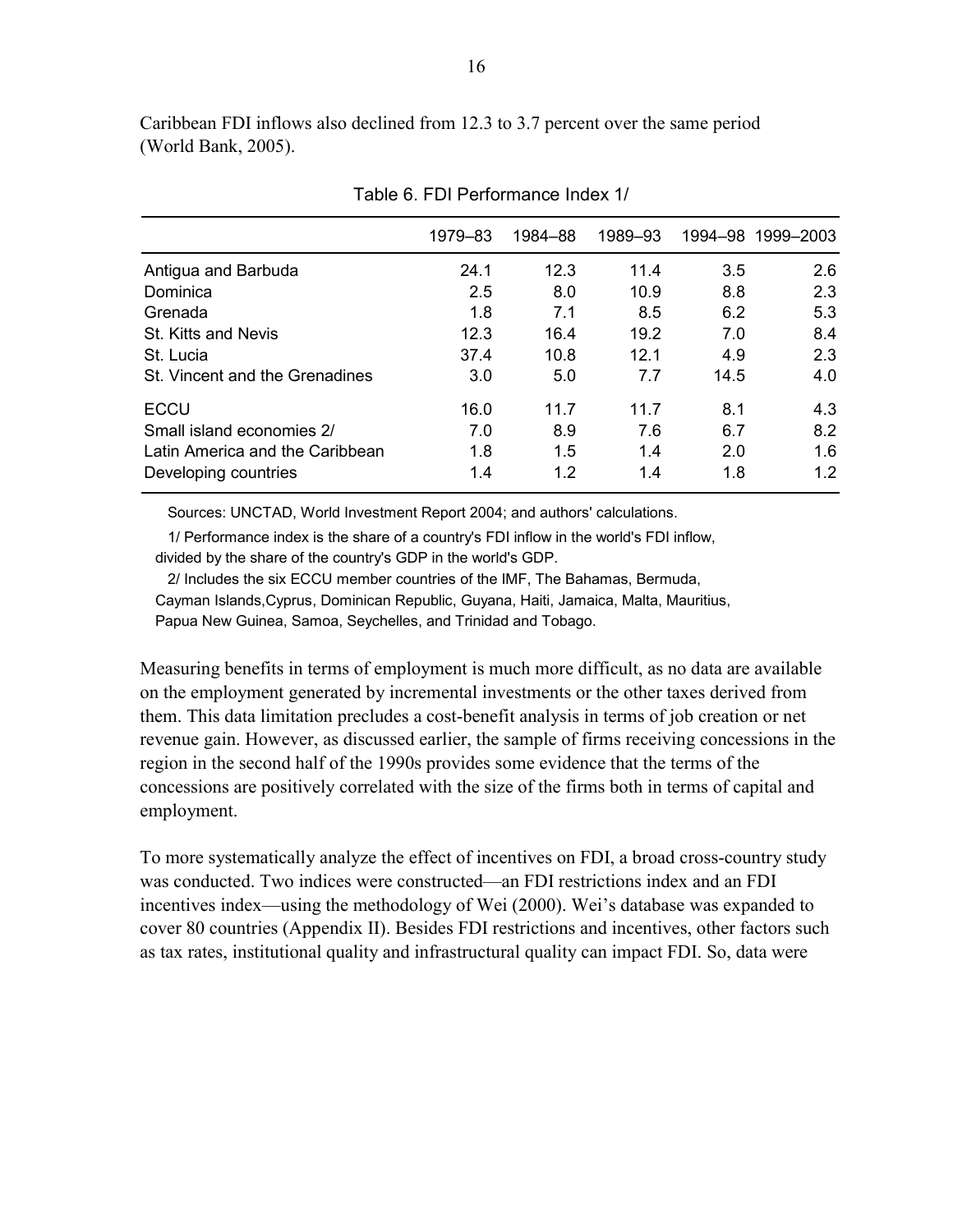



2/ Measured as the difference in customs revenue forgone from concessions in 2001–03 relative to 1991–93.

collected on the tariff rate and the statutory corporate income tax rate, an institutional quality variable (governance), and an infrastructural quality variable (roads). Data for 2000 were used where available; otherwise, data for the most recent years were used.

Data on FDI are taken from UNCTAD's World Investment Report (2004). The governance variable is from the World Bank Institute, and captures six dimensions of governance in a country—voice and accountability, political stability, government effectiveness, regulatory quality, rule of law, and control of corruption. The sum of the six variables is used. The road index is from the World Development Indicators (World Bank). The tariff variable is the average statutory tariff rate from the IMF's trade restrictiveness database, and includes import tariffs, other customs charges and fees. The corporate income tax rate is the statutory tax rate from the country authorities.

The summary statistics of the variables are shown in Table 7. The ECCU countries have a generally pro-FDI policy, with incentives provided for select sectors (notably offshore financial services, tourism, and manufacturing) and exports. The average CIT rate in the ECCU is 4 percentage points higher than in small island states, while the average import tariff rate is 2 percentage points higher. The quality of institutions and infrastructure in the ECCU is above average, but there remains considerable room for improvement as compared with the maximum achieved.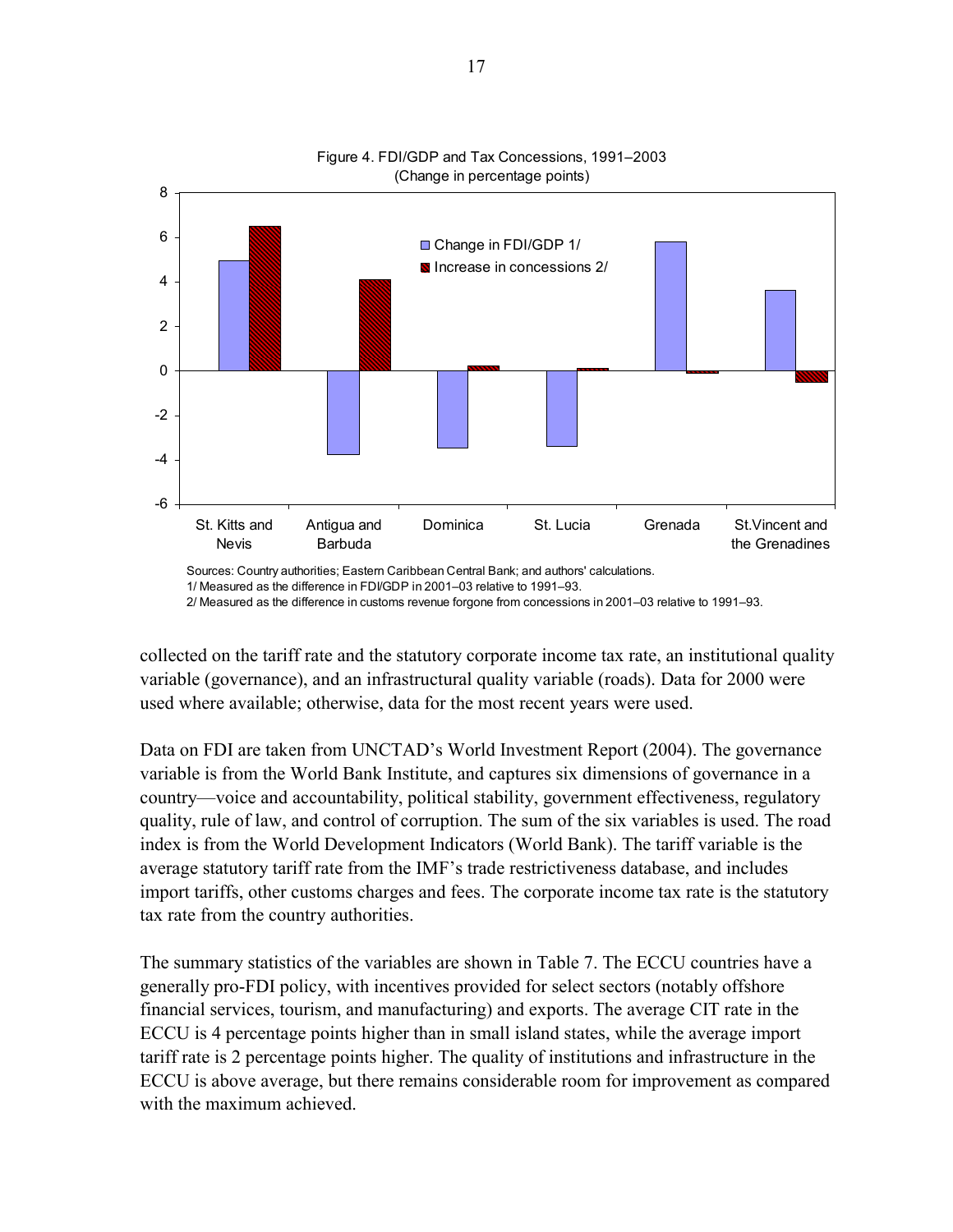| Standard<br>No. of                         |      |                                     |         |       |                      |  |  |  |
|--------------------------------------------|------|-------------------------------------|---------|-------|----------------------|--|--|--|
| Variable                                   | Mean | Deviation                           | Minimum |       | Maximum Observations |  |  |  |
|                                            |      | FDI restrictions 1/                 |         |       |                      |  |  |  |
| 1.3<br>1.2<br>0.0<br>4.0<br>Overall sample |      |                                     |         |       |                      |  |  |  |
| <b>ECCU</b>                                | 0.0  | 0.0                                 | 0.0     | 0.0   | 6                    |  |  |  |
| Small island states                        | 0.4  | 0.7                                 | 0.0     | 2.0   | 20                   |  |  |  |
|                                            |      | FDI incentives 2/                   |         |       |                      |  |  |  |
| Overall sample                             | 1.9  | 0.8                                 | 0.0     | 3.0   | 80                   |  |  |  |
| <b>ECCU</b>                                | 2.0  | 0.0                                 | 2.0     | 2.0   | 6                    |  |  |  |
| Small island states                        | 2.3  | 0.6                                 | 1.0     | 3.0   | 19                   |  |  |  |
|                                            |      | Statutory corporate income tax rate |         |       |                      |  |  |  |
| Overall sample                             | 32.0 | 9.0                                 | 0.0     | 60.0  | 123                  |  |  |  |
| ECCU                                       | 35.0 | 4.0                                 | 30.0    | 40.0  | 6                    |  |  |  |
| Small island states                        | 31.1 | 11.6                                | 0.0     | 45.0  | 22                   |  |  |  |
|                                            |      | Average import tariff               |         |       |                      |  |  |  |
| Overall sample                             | 11.8 | 6.9                                 | 0.0     | 37.2  | 140                  |  |  |  |
| <b>ECCU</b>                                | 16.2 | 2.1                                 | 14.1    | 19.6  | 6                    |  |  |  |
| Small island states                        | 14.3 | 6.7                                 | 6.5     | 34.0  | 20                   |  |  |  |
|                                            |      | Quality of institutions             |         |       |                      |  |  |  |
| Overall sample                             | 1.0  | 5.4                                 | $-12.4$ | 11.7  | 143                  |  |  |  |
| <b>ECCU</b>                                | 3.1  | 0.8                                 | 2.3     | 4.1   | 6                    |  |  |  |
| Small island states                        | 2.6  | 3.6                                 | $-6.6$  | 8.5   | 22                   |  |  |  |
|                                            |      | Quality of infrastructure           |         |       |                      |  |  |  |
| Overall sample                             | 9.5  | 14.9                                | 0.1     | 100.0 | 138                  |  |  |  |
| <b>ECCU</b>                                | 24.2 | 14.5                                | 8.1     | 43.4  | 6                    |  |  |  |
| Small island states                        | 20.7 | 24.6                                | 0.6     | 100.0 | 19                   |  |  |  |

Table 7. Data for Cross-Country Regression Analysis: Summary Statistics

Source: Authors' calculations.

1/ A higher value indicates a more restrictive FDI policy.

2/ A higher value indicates a broader FDI incentives regime.

Consider first the bivariate relationship between FDI regimes and FDI performance. FDI restrictiveness is negatively and significantly correlated with FDI, but there is little evidence that FDI incentives are associated with higher FDI (Figures 5 and 6). These findings are consistent with past empirical studies of other regions, including surveys.

Higher statutory CIT rates and import-related tax rates are negatively related to FDI (Figures 7 and 8) because they lower the after-tax return to capital and raise production costs, thereby hindering investment. Subject to fiscal constraints, and given the above average statutory tax rates in the ECCU, there appears to be scope to reduce tax rates and broaden the tax base.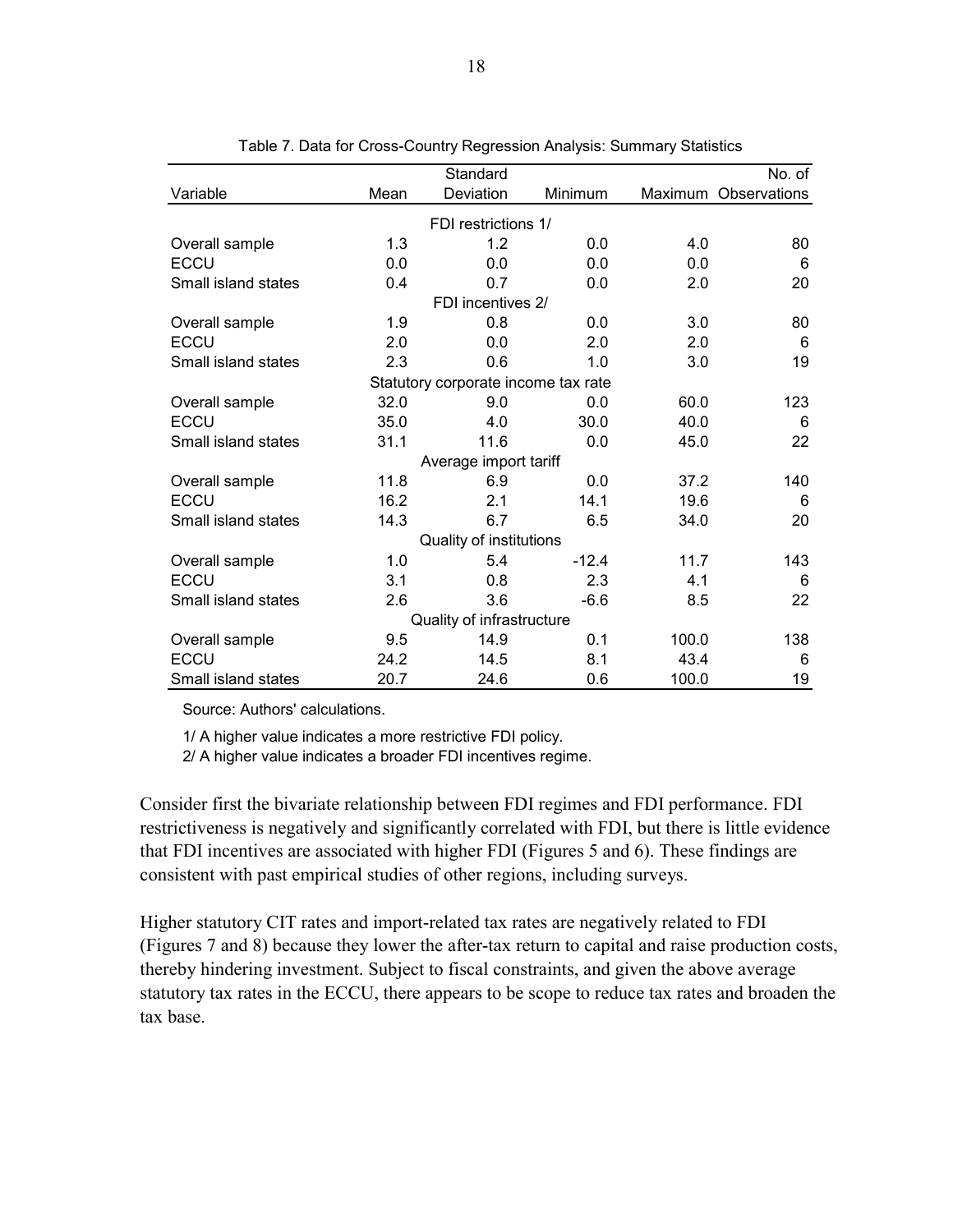

 Sources: UNCTAD, *World Investment Report* (2004); Wei (2000); and authors' calculations. 1/ A higher value indicates a more restrictive FDI policy. Note: \*\*\* significant at 1 percent.



Figure 6. FDI/GDP and FDI Incentives Index 1/

 Sources: UNCTAD, World Investment Report (2004); Wei (2000); and authors' calculations. 1/ A higher value indicates a more restrictive FDI policy.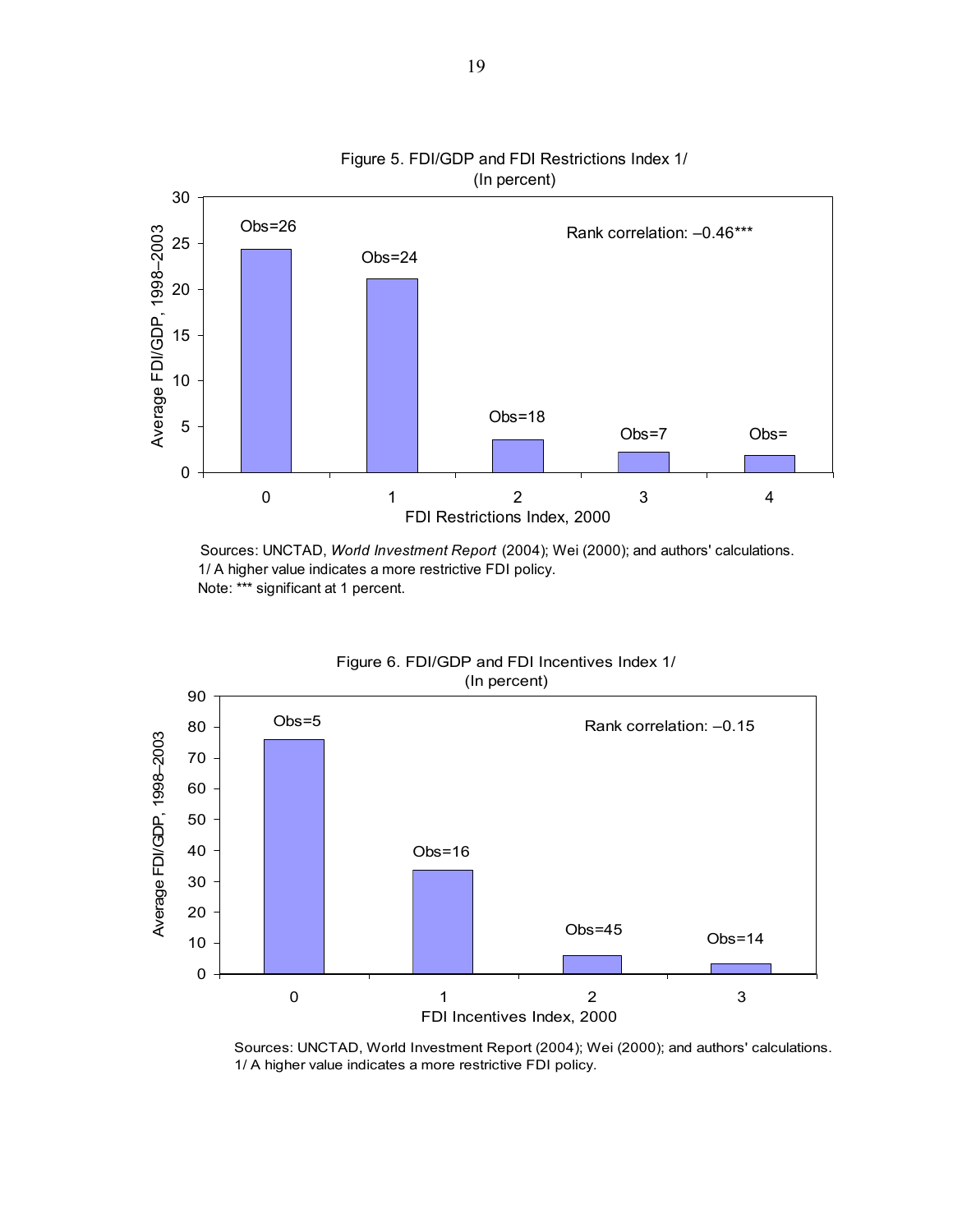

Figure 8. FDI/GDP and Statutory Import-Related Tax Rate (In percent)



Note: \*\*\* significant at 1 percent.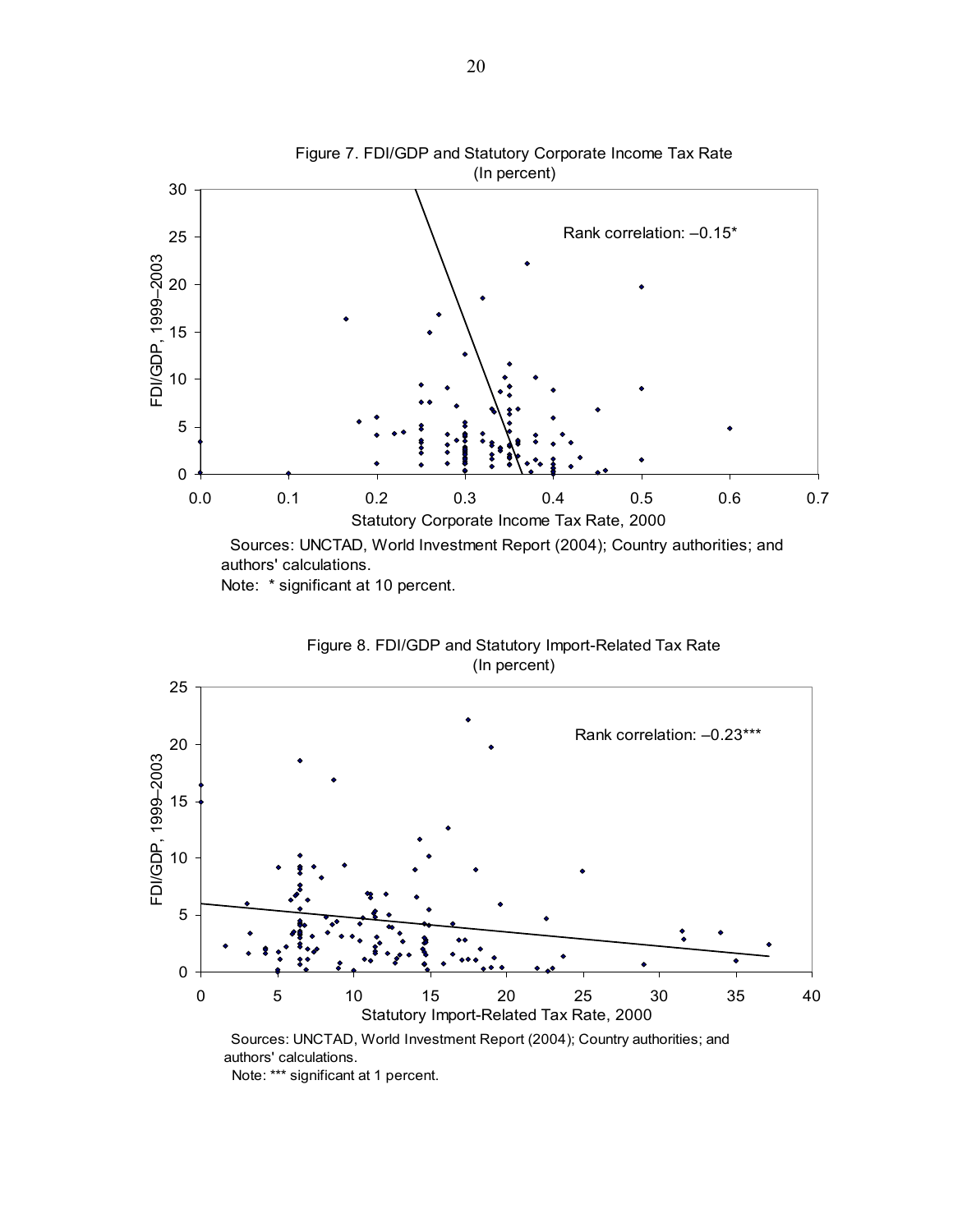Cross-country regression analyses confirm the absence of a relationship between incentives and FDI (Tables 8 and 9). The incentives index is insignificant in all econometric specifications, including different dependent variables for FDI (FDI/GDP and FDI per capita). The results also confirm the importance of lower statutory CIT rates, no FDI restrictions, and better institutional quality, and are in line with the emerging consensus in the literature.<sup>14</sup>

|                           | Dependent variable. Lit (FDI/GDF) |                       |                      |                       |                      |                     |                     |  |
|---------------------------|-----------------------------------|-----------------------|----------------------|-----------------------|----------------------|---------------------|---------------------|--|
|                           | (1)                               | (2)                   | (3)                  | (4)                   | (5)                  | (6)                 | (6)                 |  |
| FDI restrictions          | $-0.220*$<br>(0.101)              | $-0.246*$<br>(0.113)  | $-0.309*$<br>(0.118) | $-0.254*$<br>(0.113)  | $-0.220*$<br>(0.103) | $-0.165$<br>(0.102) | $-0.164$<br>(0.104) |  |
| <b>FDI</b> incentives     |                                   |                       | $-0.255$<br>(0.178)  | $-0.142$<br>(0.172)   | $-0.006$<br>(0.156)  | 0.077<br>(0.154)    | 0.081<br>(0.159)    |  |
| Average import tariff     | 0.000<br>(0.017)                  |                       |                      |                       | 0.000<br>(0.017)     |                     | $-0.002$<br>(0.018) |  |
| Corporate income tax      |                                   | $-0.047**$<br>(0.014) |                      | $-0.044**$<br>(0.014) |                      | $-0.009$<br>(0.015) | $-0.009$<br>(0.015) |  |
| Quality of institutions   | 0.041<br>(0.026)                  | 0.053<br>(0.027)      | 0.041<br>(0.031)     | 0.044<br>(0.029)      | 0.041<br>(0.027)     | 0.033<br>(0.027)    | 0.032<br>(0.028)    |  |
| Quality of infrastructure |                                   |                       |                      |                       |                      | 0.011<br>(0.007)    | 0.011<br>(0.007)    |  |
| <b>ECCU</b> fixed effect  | 0.806<br>(0.437)                  | 0.867<br>(0.496)      | 0.613<br>(0.518)     | 0.861<br>(0.497)      | 0.806<br>(0.440)     | 0.817<br>(0.423)    | 0.828<br>(0.444)    |  |
| Observations              | 77                                | 80                    | 80                   | 80                    | 77                   | 75                  | 75                  |  |
| R-squared                 | 0.19                              | 0.29                  | 0.20                 | 0.30                  | 0.19                 | 0.24                | 0.24                |  |
| Adjusted R-squared        | 0.15                              | 0.25                  | 0.16                 | 0.25                  | 0.14                 | 0.18                | 0.16                |  |

## Table 8. Cross Country Ordinary Least Square Regressions 1/

Dependent Variable: Ln (FDI/GDP)

1/ Standard errors in parentheses. \* significant at 5 percent; \*\* significant at 1 percent.

 $\overline{a}$ 

 $14$  The statistical significance of the CIT rate is driven by three 'tax haven' countries. When these countries are excluded from the estimation, the CIT has the correct sign, but is statistically insignificant. Instead, the FDI restrictions index and the ECCU fixed effect become statistically more significant.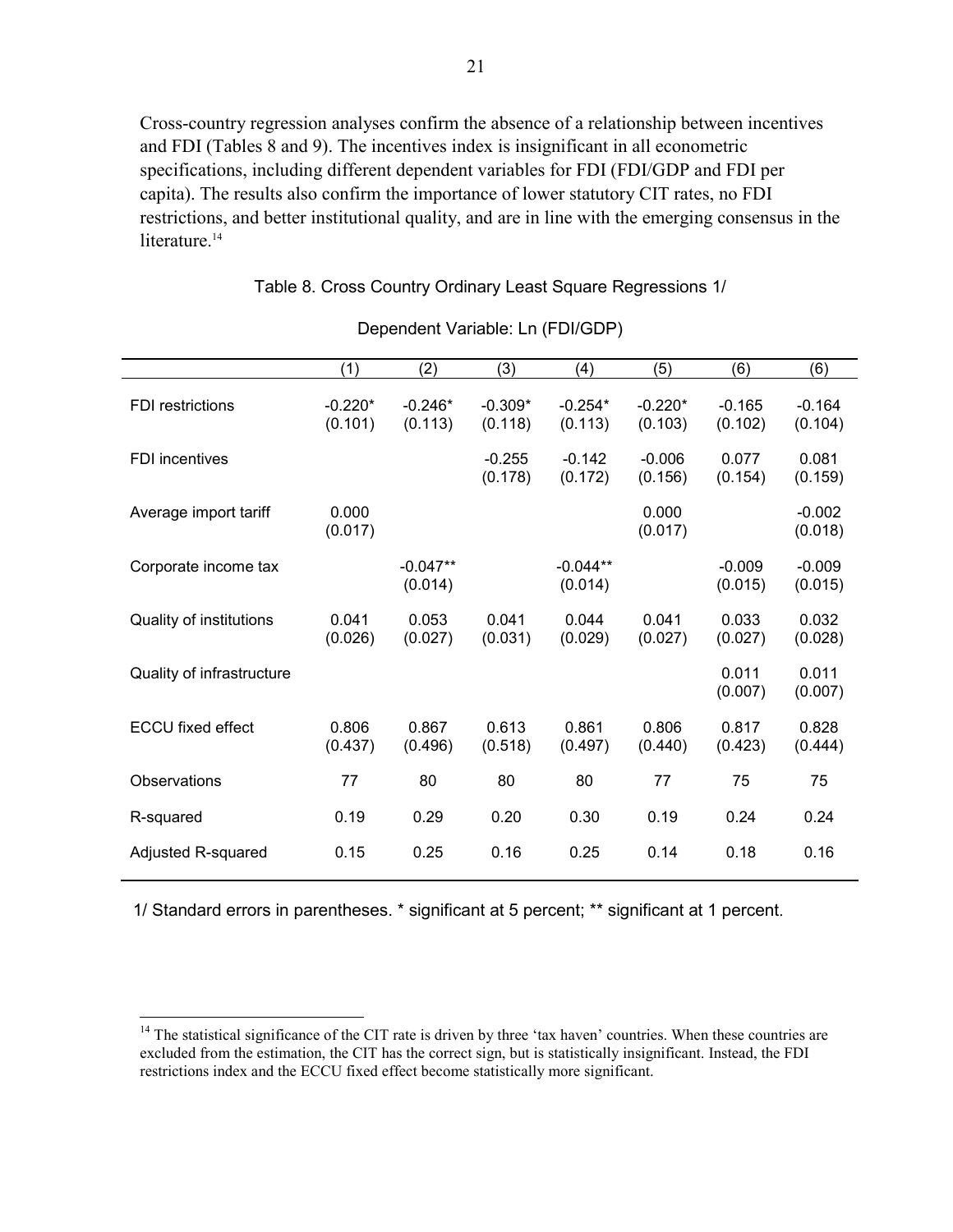|  | Table 9. Cross Country Ordinary Least Square Regressions 1/ |
|--|-------------------------------------------------------------|
|--|-------------------------------------------------------------|

|                           | (1)                  | (2)                   | (3)                  | (4)                   | (5)                  | (6)                  | (6)                  |
|---------------------------|----------------------|-----------------------|----------------------|-----------------------|----------------------|----------------------|----------------------|
| <b>FDI</b> restrictions   | $-0.193$<br>(0.125)  | $-0.215$<br>(0.138)   | $-0.293*$<br>(0.143) | $-0.229$<br>(0.138)   | $-0.197$<br>(0.127)  | $-0.122$<br>(0.120)  | $-0.100$<br>(0.121)  |
| <b>FDI</b> incentives     |                      |                       | $-0.392$<br>(0.215)  | $-0.261$<br>(0.209)   | $-0.067$<br>(0.193)  | 0.020<br>(0.181)     | 0.072<br>(0.185)     |
| Average import tariff     | $-0.019$<br>(0.021)  |                       |                      |                       | $-0.017$<br>(0.021)  |                      | $-0.027$<br>(0.021)  |
| Corporate income tax      |                      | $-0.056**$<br>(0.017) |                      | $-0.051**$<br>(0.017) |                      | $-0.014$<br>(0.017)  | $-0.016$<br>(0.017)  |
| Quality of institutions   | $0.264**$<br>(0.032) | $0.290**$<br>(0.033)  | $0.271**$<br>(0.037) | $0.275**$<br>(0.035)  | $0.261**$<br>(0.033) | $0.264**$<br>(0.031) | $0.253**$<br>(0.032) |
| Quality of infrastructure |                      |                       |                      |                       |                      | $0.016*$<br>(0.008)  | 0.015<br>(0.008)     |
| <b>ECCU fixed effect</b>  | 0.909<br>(0.539)     | 0.888<br>(0.606)      | 0.589<br>(0.626)     | 0.877<br>(0.604)      | 0.899<br>(0.543)     | 0.846<br>(0.499)     | $1.035*$<br>(0.518)  |
| Observations              | 77                   | 80                    | 80                   | 80                    | 77                   | 75                   | 75                   |
| R-squared                 | 0.60                 | 0.59                  | 0.56                 | 0.60                  | 0.60                 | 0.66                 | 0.67                 |
| Adjusted R-squared        | 0.58                 | 0.57                  | 0.53                 | 0.58                  | 0.58                 | 0.63                 | 0.63                 |

Dependent Variable: Ln (FDI per capita)

1/ Standard errors in parentheses; \* significant at 5 percent; \*\*significant at 1 percent.

## **V. POLICY ALTERNATIVES**

A development strategy based on increasing the amount of concessions to investors is unlikely to result in increased investment and growth. A re-evaluation of the strategy of using incentives to promote development is needed, possibly within a regional context. A regional approach to harmonizing concessions would help limit each country's revenue losses, and avoid the tax competition that has produced a race to the bottom.

A strategy focused on enhancing the investment climate is likely to be more effective in raising investment and growth rates. Some countries, such as Mexico and Hong Kong SAR, have attracted substantial investments without tax incentives. Mexico's tourism industry attracted more than US\$2¼ billion in new investments in 2003 without income tax holidays. In 2004, Mexico received a historic high of over 20 million international visitors and over US\$10 billion in tourism receipts. Hong Kong SAR has been a top performer in attracting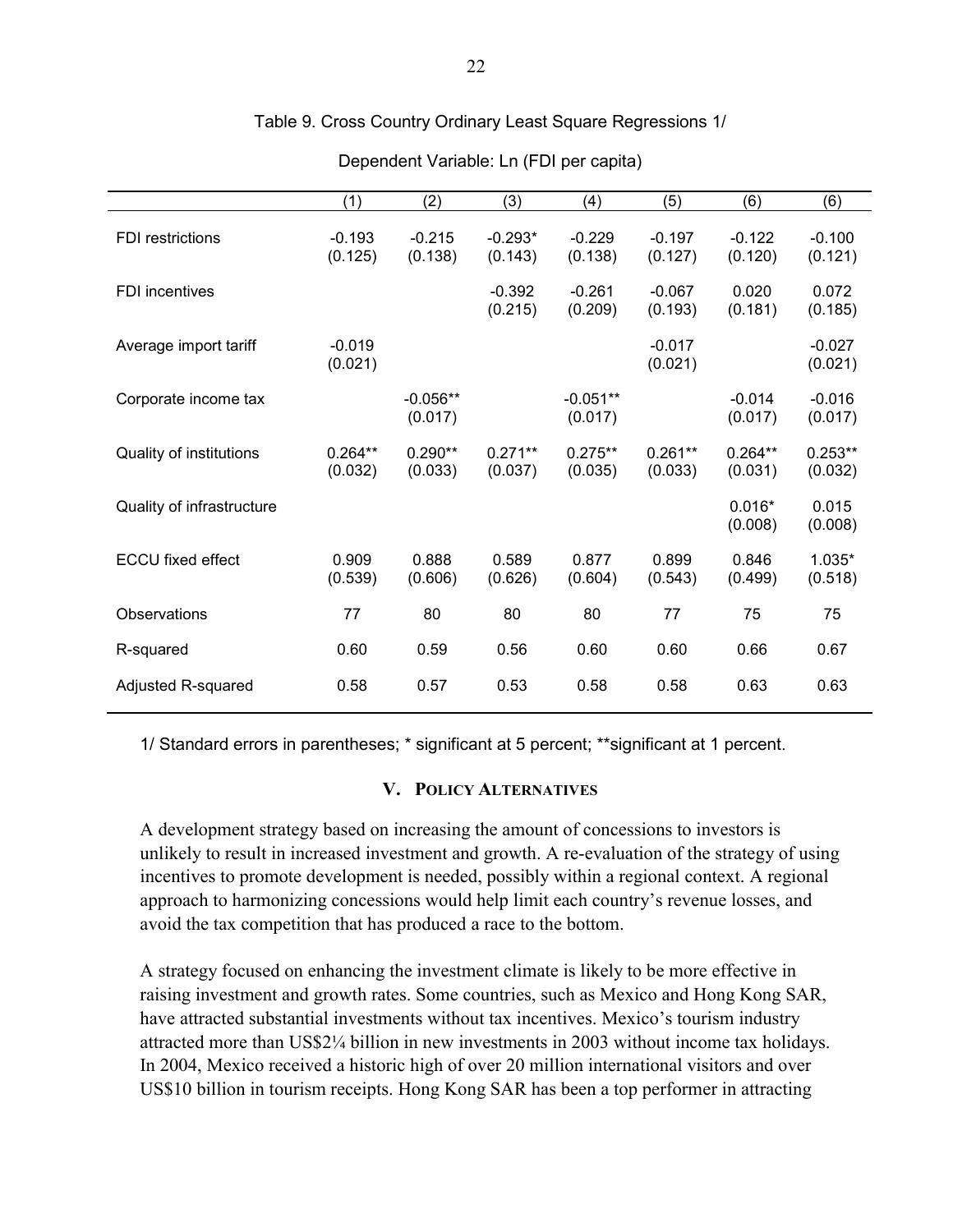FDI, with a uniform 15 percent income tax rate and no tax incentives. Enhancing the investment climate entails addressing key investor concerns such as improving the regulatory environment, developing infrastructure, lowering statutory tax rates (to the extent permitted by the macroeconomic situation), and raising labor productivity through skills acquisition and labor market reform.

The preceding analysis highlights the importance of reducing concessions significantly or phasing them out and broadening the tax base, while lowering statutory tax rates. If tax rates were lowered but concessions not phased out, the fiscal and macroeconomic environment could deteriorate, which would deter investment and lower growth. Moreover, there is an urgent need to strengthen data gathering on the costs and benefits of the tax concessions through routine monitoring and review, and to make available public information on the costs and benefits of each of the concessions granted. In this regard, the cost of all concessions granted could be published regularly in a tax expenditure annex to the budget.

Meanwhile, concessions should be nondiscretionary, transparent, and limited in size, duration and scope. Revising legislation on concession-related investment to make them rule based with clear specification of eligibility criteria would improve the investment climate, help level the playing field among investors, and alleviate the administrative burden on the cabinet and line ministries. Eliminating ad hoc concessions for social and welfare purposes should be a priority and all social spending should be incorporated in the budget process.<sup>15</sup> Respecting fiscal constraints is also critical; borrowing to provide concessions would deteriorate the macroeconomic environment.

When incentives are granted, careful consideration needs to be given to the choice of instrument. Incentives may be granted in a variety of forms, each with differing characteristics.16 CIT holidays are relatively easy to administer, but have several disadvantages. Since profits are exempted irrespective of amount, they tend to benefit investors with high profits who would likely have undertaken the investment even without the incentive. Moreover, they increase the potential of tax avoidance through transfer pricing. Some investors may not feel the need to maintain records, which hinders oversight. Indirect tax incentives such as exemptions from import-related taxes are also prone to abuse, including by the diversion of qualified purchases to those not intended to receive the incentives. They should be avoided.

Tax credits for investment could be considered in place of holidays. Credits have been used recently in Grenada, and have advantages over holidays. They target investment directly and

 $\overline{a}$ 

<sup>&</sup>lt;sup>15</sup> In Dominica, the policy since mid-December 2003 has been to not grant ad hoc import concessions.

 $16$  This section draws on Zee, Stotsky, and Ley (2002).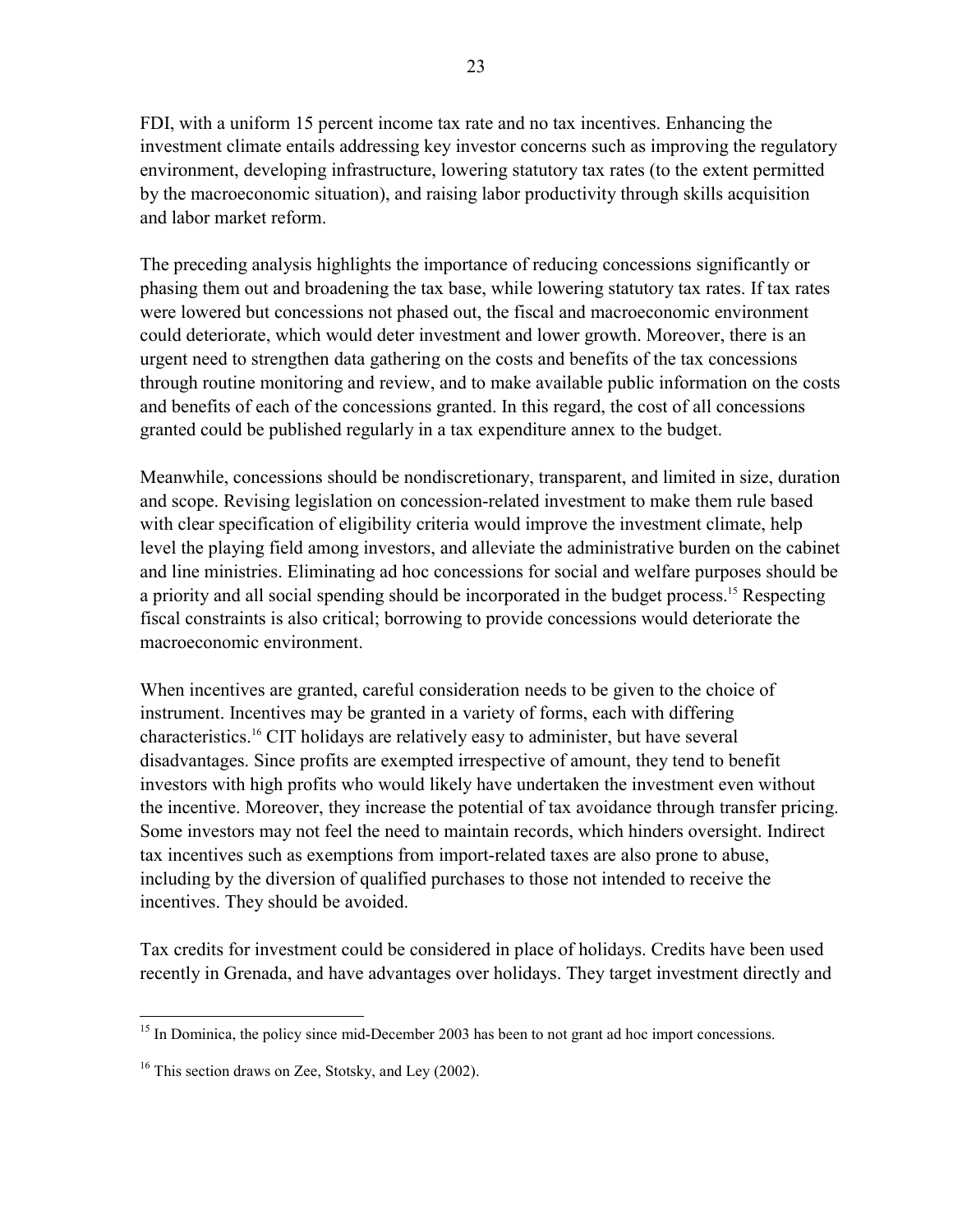enhance transparency by requiring investors to file tax returns. However, credits may reduce investors' tax liability to zero in some periods, raising the question of whether the administrative costs of a tax credit system should be borne when there are no tax revenues. The substantial revenue forgone suggests the importance of monitoring to keep track of the revenue costs of incentives and lower the potential for abuse.

Tax credits have two disadvantages. Investments may be distorted towards short-lived assets since investors get tax credits each time an asset is replaced. Investors may also be enticed to claim multiple credits by buying and selling the same asset or by buying assets for other firms or persons not entitled to receive credits. Monitoring systems may thus be needed to prevent abuse, including, for instance, by specifying minimum holding periods for assets.

Accelerated depreciation and loss-carrying-forward provisions could provide a superior alternative. They have the advantages of tax credits—targeting investment directly and enhancing transparency—while not distorting investments towards short-lived assets nor making it beneficial for firms to abuse the system. An implication of changing the time profile of depreciation allowances, however, is that they do not provide additional allowances such as those given in a tax credit system. Hence, they may provide smaller benefits to investors.

One might argue that tax holidays provide greater returns for investors than accelerated depreciation and, therefore, lead to more investments. This is not necessarily the case. The following example illustrates how accelerated depreciation and loss-carry-forward provisions might work in practice and how they might compare with CIT holidays in affecting the return on investments. Consider an investment that, for simplicity, depreciates equally and completely over three periods. There are no profits in the first period, but there are profits in subsequent periods. A tax holiday for all three periods would yield greater returns for an investor than a holiday for one or two periods. For an investment of \$30, tax rate of 30 percent and discount rate of 10 percent, Table 10 illustrates the net profit for an investor under a one-period, two-period, and three-period holiday. In the example and without loss of generality, the profit level is chosen to set the present value of the three-period holiday at zero.

|                                                  | Table To. Tax Holldayo. All illuotiative Example |                                                   |          |                     |                        |          |          |  |  |  |  |
|--------------------------------------------------|--------------------------------------------------|---------------------------------------------------|----------|---------------------|------------------------|----------|----------|--|--|--|--|
|                                                  |                                                  |                                                   |          |                     | Net (After-tax) Profit |          |          |  |  |  |  |
|                                                  |                                                  |                                                   |          | Pre-tax             |                        |          |          |  |  |  |  |
|                                                  |                                                  | <b>Profit Before</b>                              | Standard | <b>Profit After</b> | 1-Period               | 2-Period | 3-Period |  |  |  |  |
| Time                                             |                                                  | Investment Depreciation Depreciation Depreciation |          |                     | Holidav                | Holiday  | Holiday  |  |  |  |  |
| 1                                                | 30.0                                             | 0.0                                               | 10.0     | $-10.0$             | $-10.0$                | $-10.0$  | $-10.0$  |  |  |  |  |
| 2                                                | 0.0                                              | 15.8                                              | 10.0     | 5.8                 | 4.0                    | 5.8      | 5.8      |  |  |  |  |
| 3                                                | 0.0                                              | 15.8                                              | 10.0     | 5.8                 | 4.0                    | 4.0      | 5.8      |  |  |  |  |
| Present value of profits<br>1.3<br>$-2.7$<br>0.0 |                                                  |                                                   |          |                     |                        |          |          |  |  |  |  |

Table 10. Tax Holidays: An Illustrative Example

Note: A tax rate of 30 percent and a discount rate of 10 percent are assumed.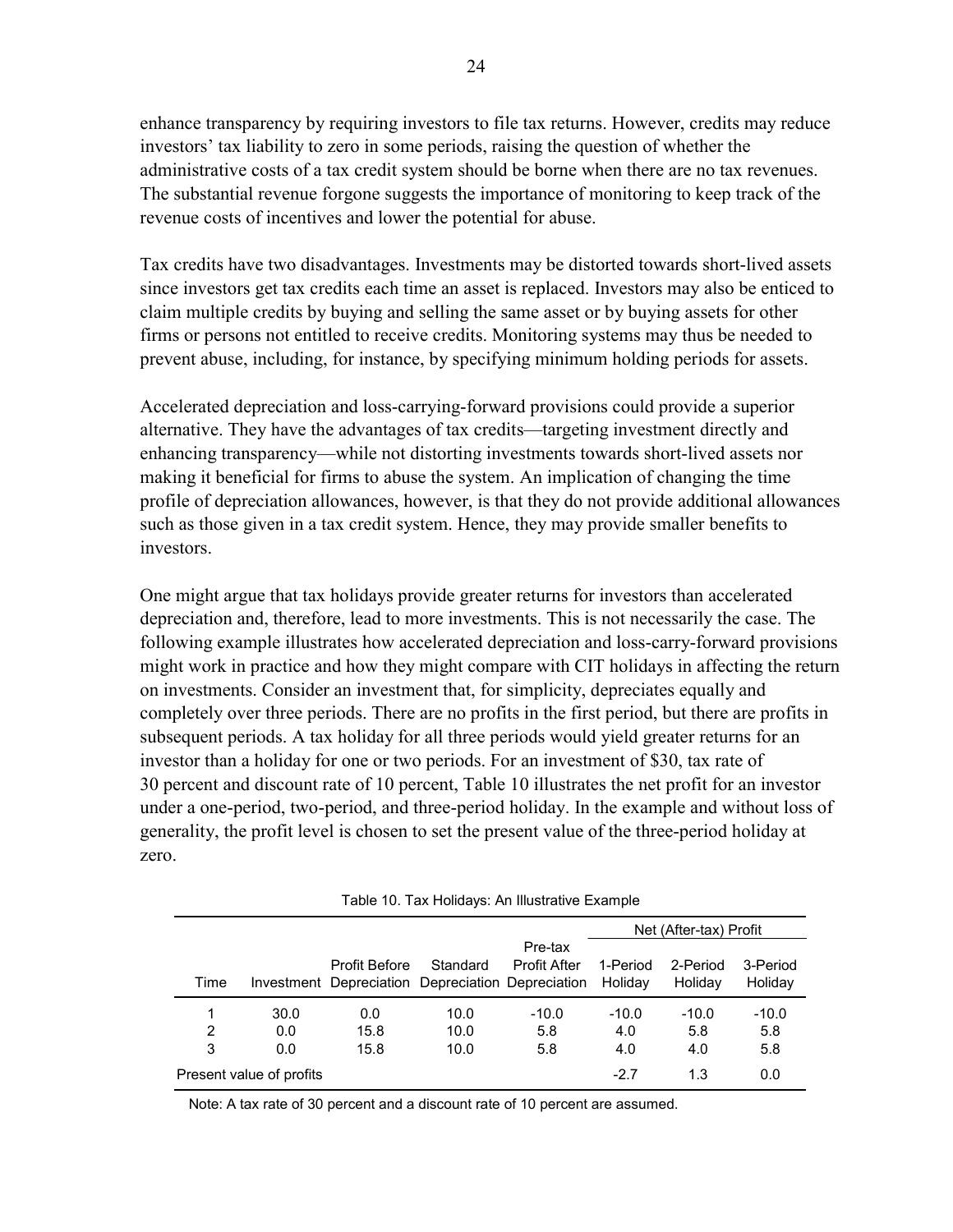Now consider accelerated depreciation and loss carry forward. The investor can depreciate a greater amount in the initial period and smaller amounts in subsequent periods, compared with standard depreciation. The nominal value of depreciation allowances is similar under both accelerated depreciation and standard depreciation, but the time profile for depreciation is swifter for the former. Losses in the initial period are larger, and losses may be carried over to later periods.

In Table 11, the loss in the initial period (\$8.8) exceeds the pre-tax profits in the second period (\$7). Hence, the tax liability is zero in the second period. The residual amount of loss (\$1.8) is carried over to the third period and deducted from pre-tax profits.

| Time |                          | Investment Depreciation Depreciation Depreciation | Profit Before Accelerated | Pre-tax Profit<br>After | Tax    | After-tax<br>Profit |
|------|--------------------------|---------------------------------------------------|---------------------------|-------------------------|--------|---------------------|
| 1    | 30.0                     | 0.0                                               | 12.5                      | $-12.5$                 | $-3.8$ | $-8.8$              |
| 2    | 0.0                      | 15.8                                              | 8.8                       | 7.0                     | 0.0    | 7.0                 |
| 3    | 0.0                      | 15.8                                              | 8.8                       | 7.0                     | 1.6    | 5.4                 |
|      | Present value of profits |                                                   |                           |                         |        | 1.9                 |

Table 11. Accelerated Depreciation and Loss Carry Forward: An Illustrative Example

Note: A tax rate of 30 percent and a discount rate of 10 percent are assumed.

It is more profitable to invest under an accelerated depreciation scheme than under tax holidays in this example. The accelerated time profile of depreciation and ability to carry forward losses changes the accounting profile of losses and profits, yielding a higher present value of net profits under accelerated depreciation than under a full tax holiday.

The result holds under a variety of alternative assumptions. For instance, even greater accelerated depreciation would result in a larger present value of net profits, as long as the investor is able to carry forward losses. Similarly, the result would hold if the number of periods are increased or the level of profits in subsequent periods are changed.

If the investor does not experience losses in the initial period or if the investor is unable to carry forward losses, then the tax holiday yields greater profits than does accelerated depreciation. For projects that yield profits in the initial set up period, it is unclear whether incentives are needed to generate the investments. In the ECCU, hotel and tourism projects would not be expected to generate profits during the initial construction and set up period. For these cases, accelerated depreciation with a reasonable length of time over which losses can be carried forward would be preferable to holidays, even on the basis of project profitability.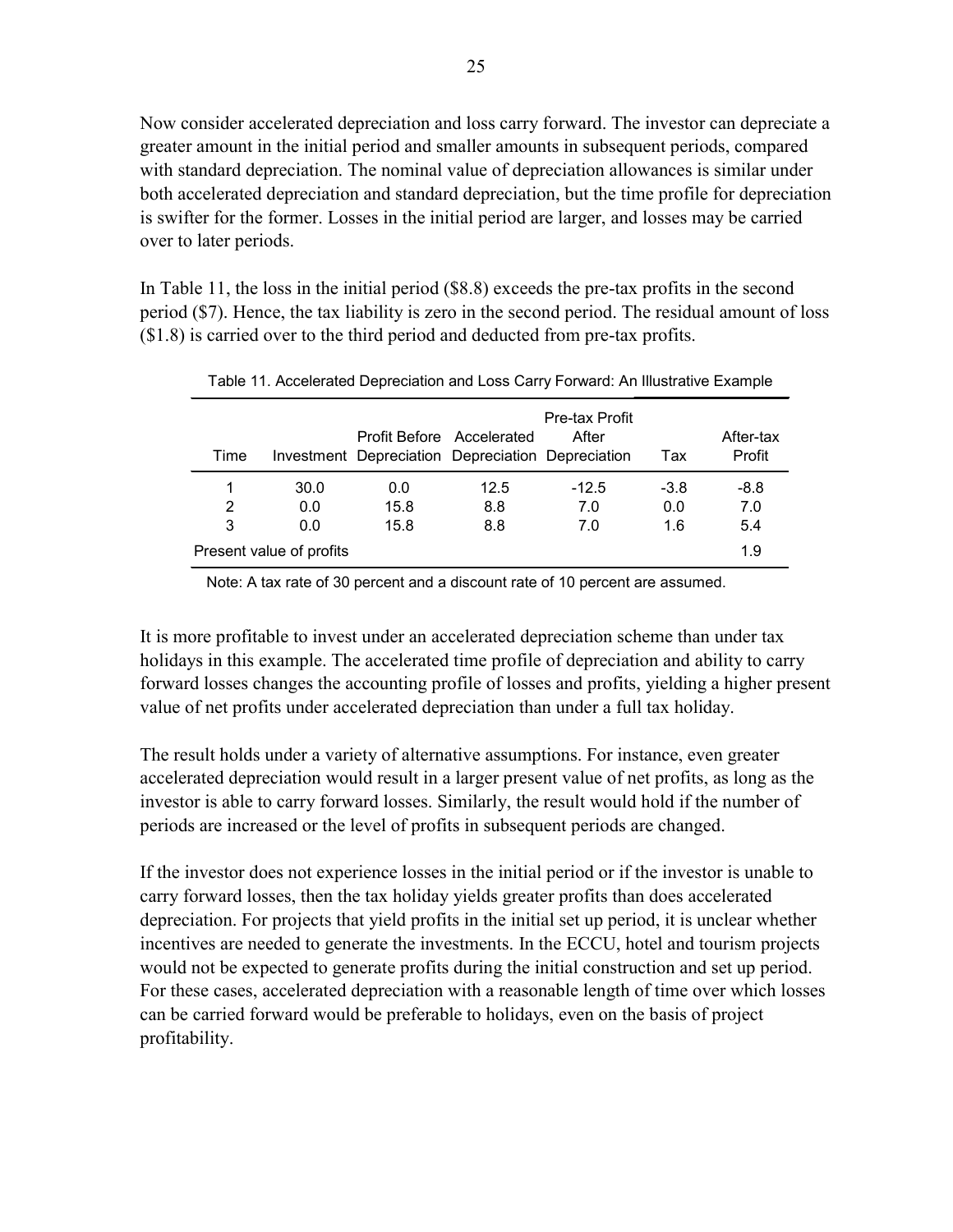#### **VI. CONCLUSIONS**

Tax concessions have been employed as a key component of the investment and development strategy of ECCU member countries. Considerable discretion has been applied in the granting of concessions—mainly import-related tax concessions and corporate income tax holidays—for investment and social purposes. Incentives have been given not only for new investments but also for ones that have been in operation for several years. Larger firms have tended to receive more incentives and for longer periods of time.

The benefits in terms of FDI appear to be limited, but the costs in terms of forgone revenue are substantial. A broad cross-country analysis shows that FDI is not related to incentives. Rather, in line with results from investor surveys and regression analyses in the economics literature, lower statutory tax rates, the absence of FDI restrictions, and better institutional and infrastructural quality are key to raising FDI. Estimates of forgone revenue from tax concessions range from 9½ to 16 percent of GDP annually for the ECCU countries. Therefore, the strategy of using incentives to promote development needs to be re-evaluated urgently, possibly within a regional context.

The development strategy should focus on enhancing the investment climate, including by improving the regulatory environment, developing infrastructure, and raising labor productivity through skills acquisition and labor market reform. Statutory tax rates should be lowered and the tax base broadened. Concessions should be reduced significantly or phased out. Existing concessions should be monitored and reviewed routinely, and the costs and benefits publicized of each concession granted.

When tax incentives are granted for investment purposes, they should be nondiscretionary, transparent, and limited in size, duration and scope. Accelerated depreciation and losscarrying-forward provisions should be considered in place of tax holidays, which are inefficient and prone to abuse. Indirect tax incentives are also prone to abuse and should be avoided.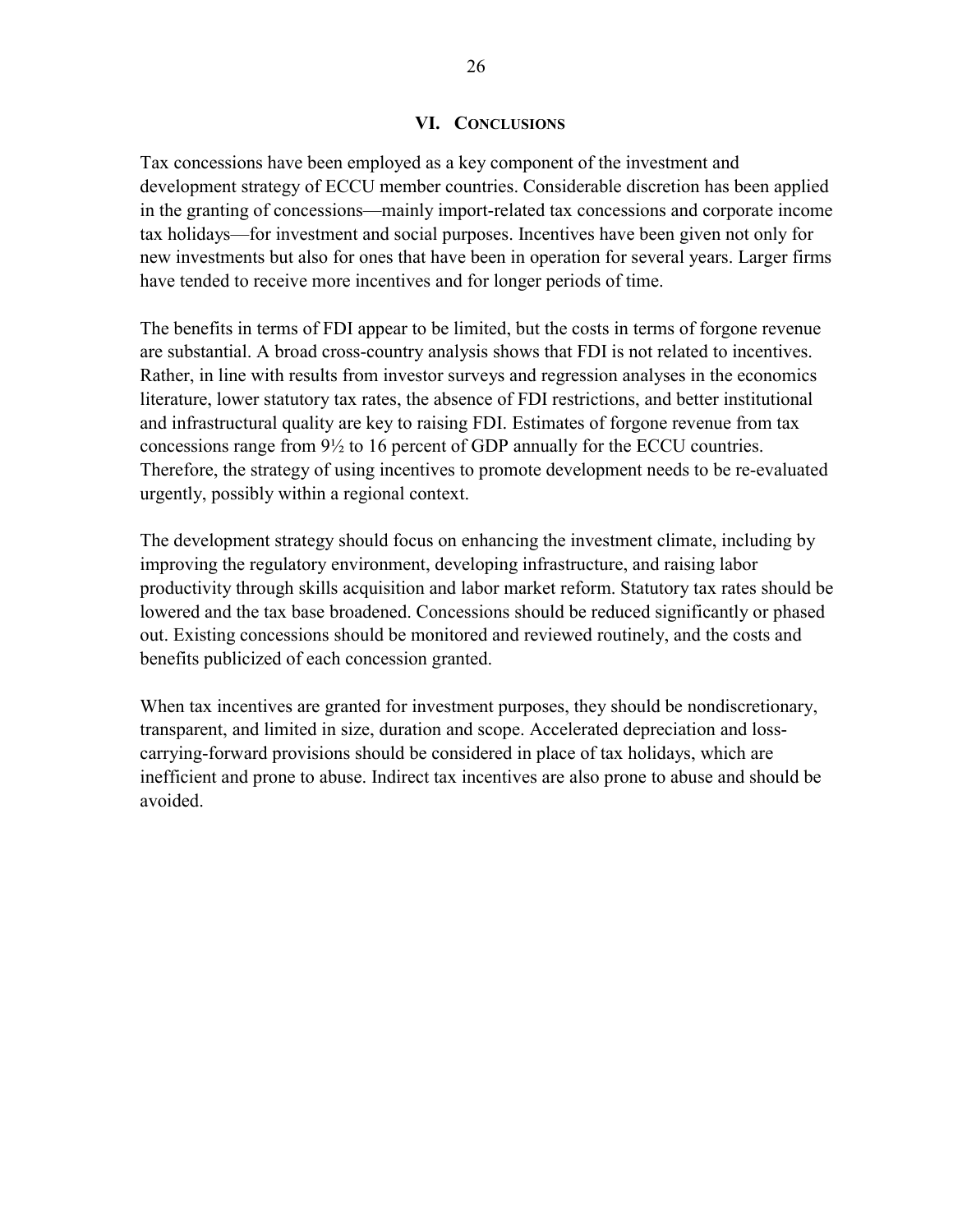## **Appendix I. Calculating the Change in Revenue from Removing Import-Related Tax Concessions**

The current revenue intake from imports given existing tax concessions can be expressed as:  $v_c * \overline{P}_{cif} * t_{\epsilon}$ , where  $v_c$  is the quantity of imports with the tax concessions,  $\overline{P}_{cf}$  is the average c.i.f value of the imports and is normalized to take the value of 1, and *te* is the average effective tax rate. The average effective after-tax import price is:  $P_{\alpha f} = 1 + t_e$ .

The removal of tax concessions raises the average after-tax import price:  $\Delta P_{\text{eff}}/P_{\text{eff}} = (t - t_e)/(1 + t_e)$ , where *t* is the average statutory tax rate for imports and  $t \ge t_e$ . The change in the average after-tax import price affects the quantity of imports: this relationship is measured by the import price elasticities:  $\frac{\Delta V/V}{\Delta P_{\text{qft}}/P_{\text{qft}}} = \varepsilon$ Δ  $P_{\textit{aft}}$  /  $P_{\textit{aft}}$  $\nu/\nu$  $\frac{f}{f}/\frac{v}{P_{\text{eff}}} = \varepsilon$ , where  $\varepsilon \le 0$  generally. It follows that a change in quantity of imports is:  $\Delta v = v - v_c = v_c \varepsilon (t - t_e)/(1 + t_e)$ .

The change in revenue from imports after the removal of tax concessions will then be:

$$
\Delta R = vt - v_c t_e = v_c \{1 + \varepsilon (t - t_e)/(1 + t_e)\}t - v_c t_e
$$

Adding and subtracting the term of  $v_c(1 + \varepsilon)(1 + t_e)$  *t<sub>e</sub>* and rearranging the terms arrives at the following expression:

$$
\Delta R = v_c \{1 + \mathcal{E}(t - t_e)/(1 + t_e)\}(t - t_e) + v_c t_e \{\mathcal{E}(t - t_e)/(1 + t_e)\}
$$

The first term captures the after-tax price effect of removing tax concessions, while the second term captures the volume effect of a higher after-tax import price.

From this expression, it is straightforward to show that:

$$
\Delta R > 0, \text{ if } \varepsilon > -(1+t_{\varepsilon})/t ;
$$
  
\n
$$
\Delta R < 0, \text{ if } \varepsilon < -(1+t_{\varepsilon})/t ;
$$
  
\n
$$
\Delta R = 0, \text{ if } t = t_{\varepsilon}; \text{ or } \varepsilon = -(1+t_{\varepsilon})/t ;
$$
  
\n
$$
\frac{\delta \Delta R}{\delta \varepsilon} = v_{\varepsilon} \{ (t - t_{\varepsilon})/(1+t_{\varepsilon}) \} t > 0 .
$$

Khan (1974) and Khan and Knight (1988) estimated that aggregate import price elasticities range from –0.4 to 1 for developing countries, with small open countries being more price inelastic with respect to imports. Given the average statutory and effective tax rates in the ECCU (about 41 and 26 percent, respectively), revenue will increase after removing tax concessions, and the increase is greater the more price inelastic the ECCU countries are to imports.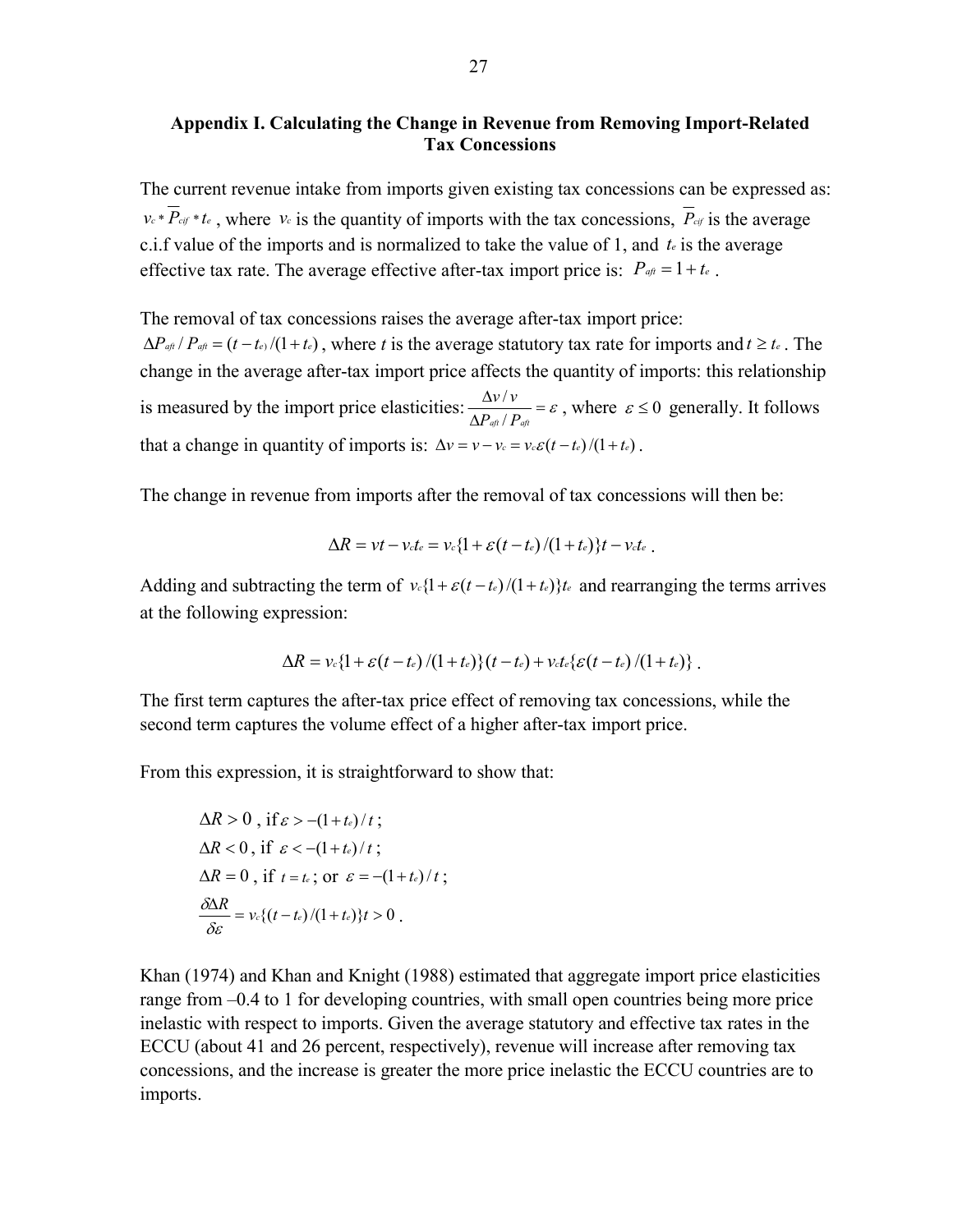## **Appendix II. Constructing Foreign Direct Investment Regime Indices**

The FDI restrictions and incentives indices measure the government's policies towards FDI and are constructed using the methodology of Wei (2000). Each index is a sum of four variables, each of which takes a value of either 0 or 1. Publicly available sources, including Pricewaterhouse Cooper's *Investment Guides* and various investment agency reports, were used to compile the indices. Table 1 below lists the data for 80 economies, including for the 40 mostly middle- and high-income countries in Wei (2000).

The FDI restrictions index measures whether: (1) there are controls on foreign exchange that interfere with the ability of foreign firms to import intermediate inputs or repatriate profits; (2) there is a ban on foreign investments in strategic sectors (in particular, national defense and the mass media); (3) there is a ban on foreign investments in other sectors where their presence would be considered harmless in most developed countries; and (4) there are limits on ownership share.

The FDI incentives index measures whether: (1) there are special incentives to invest in certain industries or geographical areas; (2) exports are specially promoted, including through export-processing zones and special economic zones; (3) there are tax concessions specific to foreign firms, excluding those designed specifically for export promotion; and (4) there are cash grants, subsidized loans, reduced rent for land use, or other nontax concessions specific to foreign firms.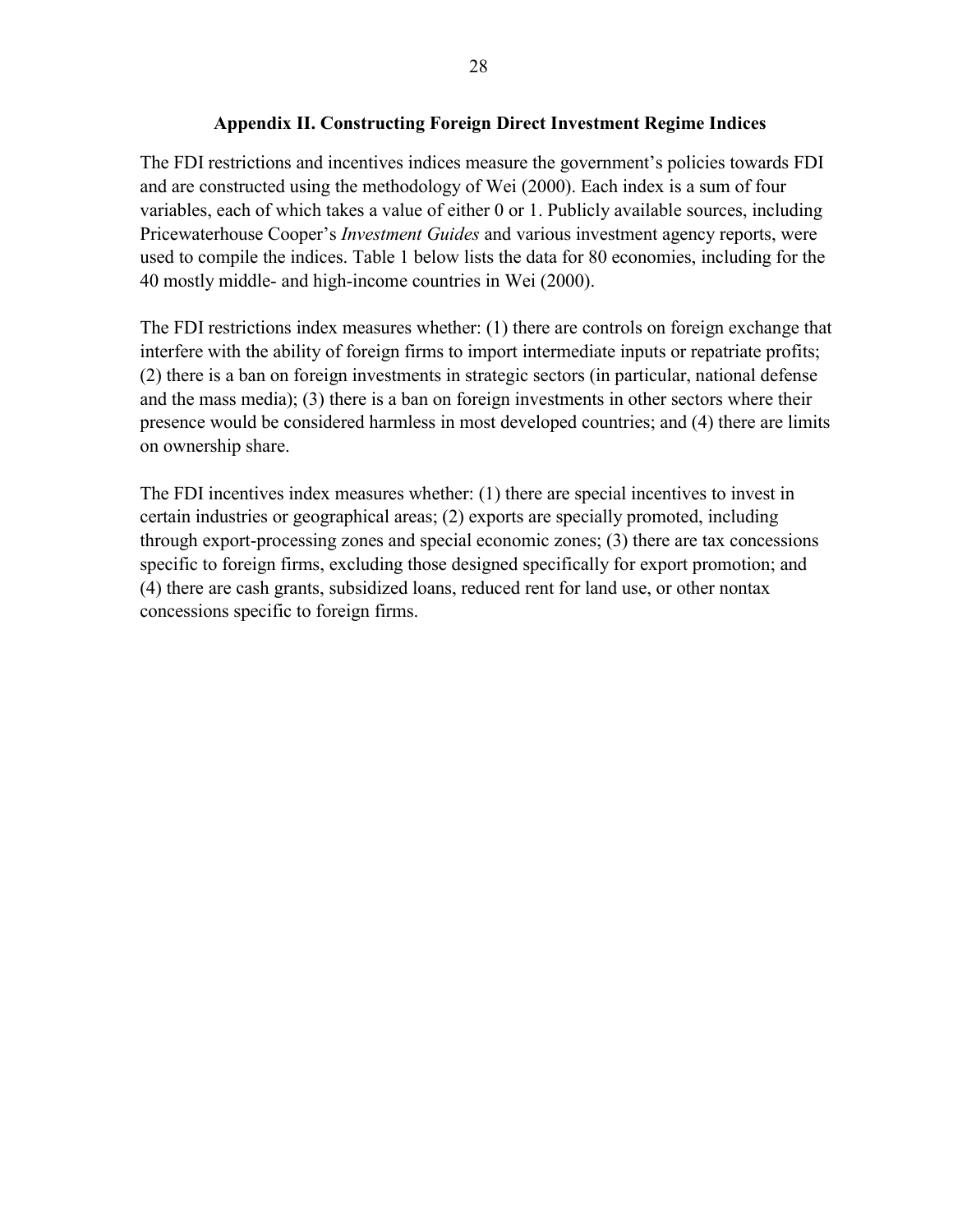|                        |          |                | <b>FDI Restrictions</b> |                     |                | FDI Incentives |             |             |                |                         |
|------------------------|----------|----------------|-------------------------|---------------------|----------------|----------------|-------------|-------------|----------------|-------------------------|
|                        | Foreign  | Exclusion      | Exclusion               | <b>Restrictions</b> |                | Industry &     |             |             |                |                         |
|                        | Exchange | from Strategic | from Other              | on Owner-           | Overall        | Geographic     | Tax         | Nontax      | Export         | Overall                 |
| Country                | Controls | Sectors        | Sectors                 | ship Share          | Variable       | Incentives     | Concessions | Concessions | Incentives     | Variable                |
| Antigua and Barbuda    | 0        | 0              | 0                       | 0                   | 0              |                | 0           | 0           |                | $\overline{\mathbf{c}}$ |
| Argentina              | 0        | 0              | 0                       | 0                   | 0              |                | 0           | 0           |                | 2                       |
| Australia              | 0        |                | 0                       | 0                   |                |                | N           | 0           |                |                         |
| Austria                | 0        |                |                         | 0                   | 2              |                | N           | U           |                |                         |
| <b>Bahamas</b>         | N        | 0              |                         |                     | $\overline{2}$ |                | Λ           |             |                |                         |
| <b>Barbados</b>        |          |                | 0                       |                     |                |                | N           |             |                |                         |
| Belgium and Luxembourg | 0        |                | ŋ                       | N                   |                |                |             |             |                |                         |
| <b>Belize</b>          | በ        |                |                         |                     |                |                | n           |             |                |                         |
| Bermuda                |          |                |                         |                     |                |                | ⋂           | U           |                |                         |
| Bolivia                |          | 0              | 0                       | C                   |                |                |             |             |                |                         |
| Botswana               |          |                | 0                       | 0                   | 0              |                | O           | 0           |                |                         |
| <b>Brazil</b>          |          |                |                         | N                   | 3              |                | n           | 0           |                |                         |
| <b>Bulgaria</b>        |          |                | 0                       |                     | $\overline{2}$ |                | N           | 0           |                |                         |
| Cambodia               |          |                | U                       |                     | $\overline{2}$ |                | N           | 0           |                |                         |
| Canada                 |          |                |                         |                     |                |                |             | 0           |                |                         |
| Cayman islands         |          |                | 0                       |                     | 0              |                | O           | 0           |                |                         |
| Chile                  |          |                |                         | N                   | 2              |                |             | 0           |                |                         |
| China                  |          |                |                         |                     |                |                |             | O           |                |                         |
| Colombia               |          |                | Λ                       |                     | $\overline{2}$ |                |             | C           |                |                         |
| Costa Rica             |          |                | N                       |                     | $\overline{2}$ |                |             |             |                |                         |
| Cyprus                 |          |                | U                       |                     |                |                |             |             |                |                         |
| Czech Republic         |          |                | 0                       |                     |                |                |             |             |                |                         |
| Dominica               |          |                | 0                       |                     | Λ              |                |             |             |                |                         |
| Dominican Republic     |          |                | 0                       |                     | 0              |                |             |             |                |                         |
| Ecuador                |          |                |                         |                     |                |                |             |             |                |                         |
| Egypt                  |          |                |                         |                     | 3              |                |             |             |                |                         |
| Estonia                |          |                |                         |                     | 0              |                |             |             | ſ              |                         |
| Finland                |          |                |                         |                     | 2              |                | 0           |             | O              |                         |
| France                 | 0        |                |                         | $\Omega$            | $\overline{2}$ |                | 0           | 0           | $\overline{0}$ |                         |

Appendix II. Table 1. Government Policies Toward Foreign Direct Investment, 2000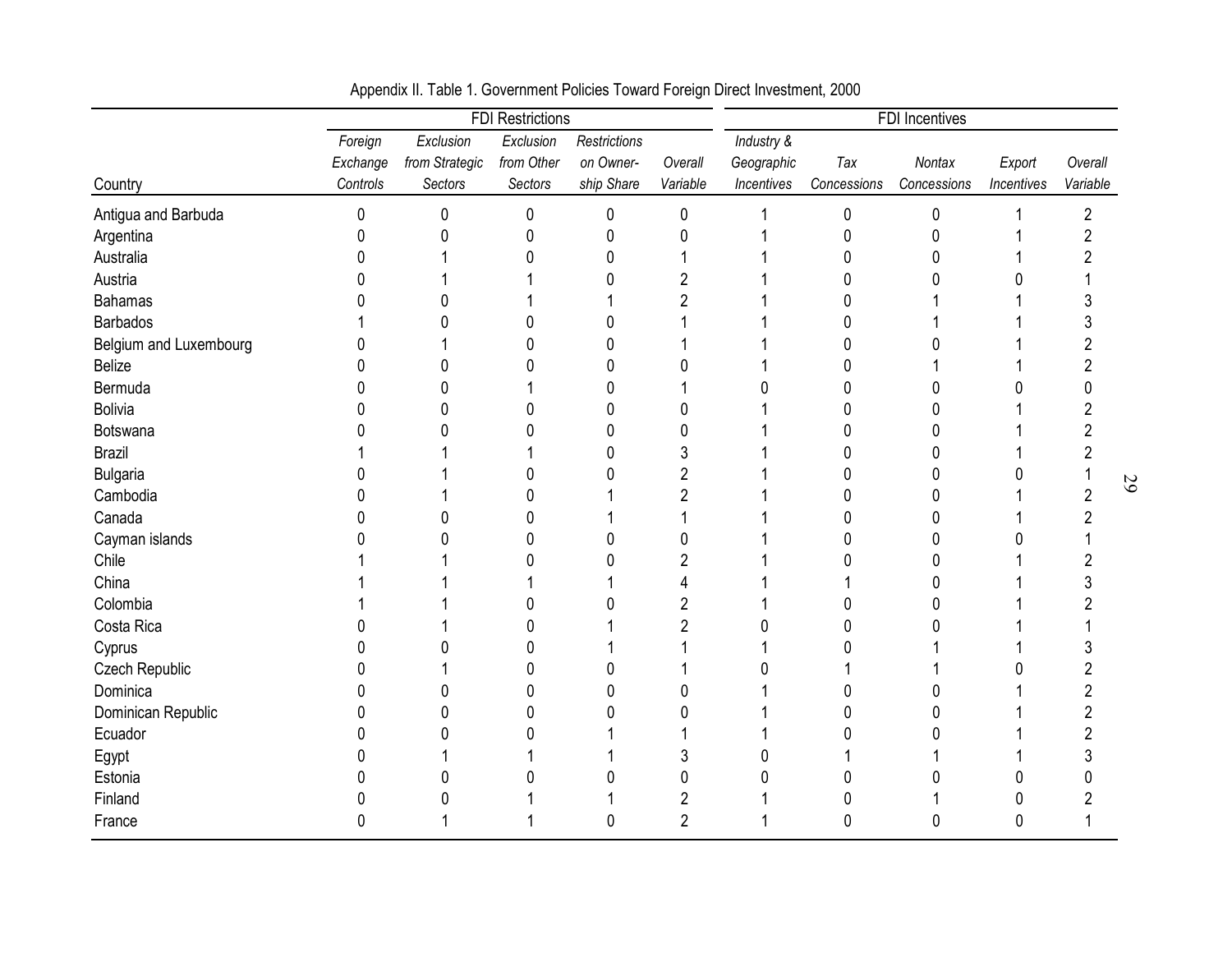|                    |          |                | <b>FDI Restrictions</b> |                     |                | FDI Incentives |              |              |            |          |  |
|--------------------|----------|----------------|-------------------------|---------------------|----------------|----------------|--------------|--------------|------------|----------|--|
|                    | Foreign  | Exclusion      | Exclusion               | <b>Restrictions</b> |                | Industry &     |              |              |            |          |  |
|                    | Exchange | from Strategic | from Other              | on Owner-           | Overall        | Geographic     | Tax          | Nontax       | Export     | Overall  |  |
| Country            | Controls | Sectors        | Sectors                 | ship Share          | Variable       | Incentives     | Concessions  | Concessions  | Incentives | Variable |  |
| Germany            | 0        | 0              | 0                       | $\mathbf{0}$        | 0              |                | $\pmb{0}$    | $\mathbf{0}$ | $\Omega$   |          |  |
| Greece             |          | 0              |                         |                     | 3              |                | 0            | 0            |            |          |  |
| Grenada            | 0        | 0              | N                       | n                   | 0              |                | <sup>0</sup> | 0            |            |          |  |
| Guatemala          | N        | 0              |                         |                     | $\overline{c}$ |                | <sup>0</sup> | O            |            |          |  |
| Guyana             | N        | 0              | ŋ                       |                     | 0              |                |              |              |            |          |  |
| Haiti              | 0        | 0              | 0                       |                     | Ω              |                | O            |              |            |          |  |
| Honduras           | O        | N              | N                       |                     |                |                |              | O            |            |          |  |
| Hong Kong SAR      | 0        |                | N                       |                     |                |                | 0            | 0            | O          |          |  |
| Hungary            |          |                |                         |                     | Λ              |                | ი            | 0            | n          |          |  |
| India              |          |                |                         |                     | 3              |                |              | 0            |            |          |  |
| Ireland            |          |                |                         |                     |                |                |              | O            |            |          |  |
| Israel             | በ        |                |                         |                     |                |                |              |              |            |          |  |
| Italy              |          |                |                         |                     | 2              |                | 0            | O            |            |          |  |
| Jamaica            |          |                |                         |                     | Ω              |                | n            | 0            |            | 2        |  |
| Japan              |          |                |                         |                     |                |                | 0            | 0            |            |          |  |
| Korea, Republic of |          |                |                         |                     |                |                | ი            | 0            |            |          |  |
| Latvia             |          | 0              |                         | n                   | 0              |                | 0            |              |            |          |  |
| Malaysia           |          |                |                         |                     | 3              |                |              | O            |            |          |  |
| Mauritius          |          |                |                         |                     | 0              |                |              |              |            |          |  |
| Mexico             |          |                |                         |                     | 3              |                |              |              |            |          |  |
| Morocco            |          |                |                         |                     | 2              |                | N            | O            |            |          |  |
| Netherlands        |          |                |                         |                     | 0              |                | O            | 0            |            |          |  |
| New Zealand        |          |                | N                       |                     |                |                | 0            | 0            | n          |          |  |
| Nigeria            |          |                |                         |                     |                |                |              | 0            |            |          |  |
| Norway             |          |                |                         |                     | 2              |                |              |              |            |          |  |
| Panama             |          |                |                         |                     | 0              |                |              |              |            |          |  |
| Papua New Guinea   |          |                |                         |                     | 2              |                |              |              |            |          |  |
| Paraguay           | O        |                |                         | U                   | 0              |                |              |              |            |          |  |
| Peru               | 0        | $\mathbf 0$    | 0                       | $\mathbf{0}$        | 0              |                | 0            | 0            |            | 2        |  |

Appendix II. Table 1. Government Policies Toward Foreign Direct Investment, 2000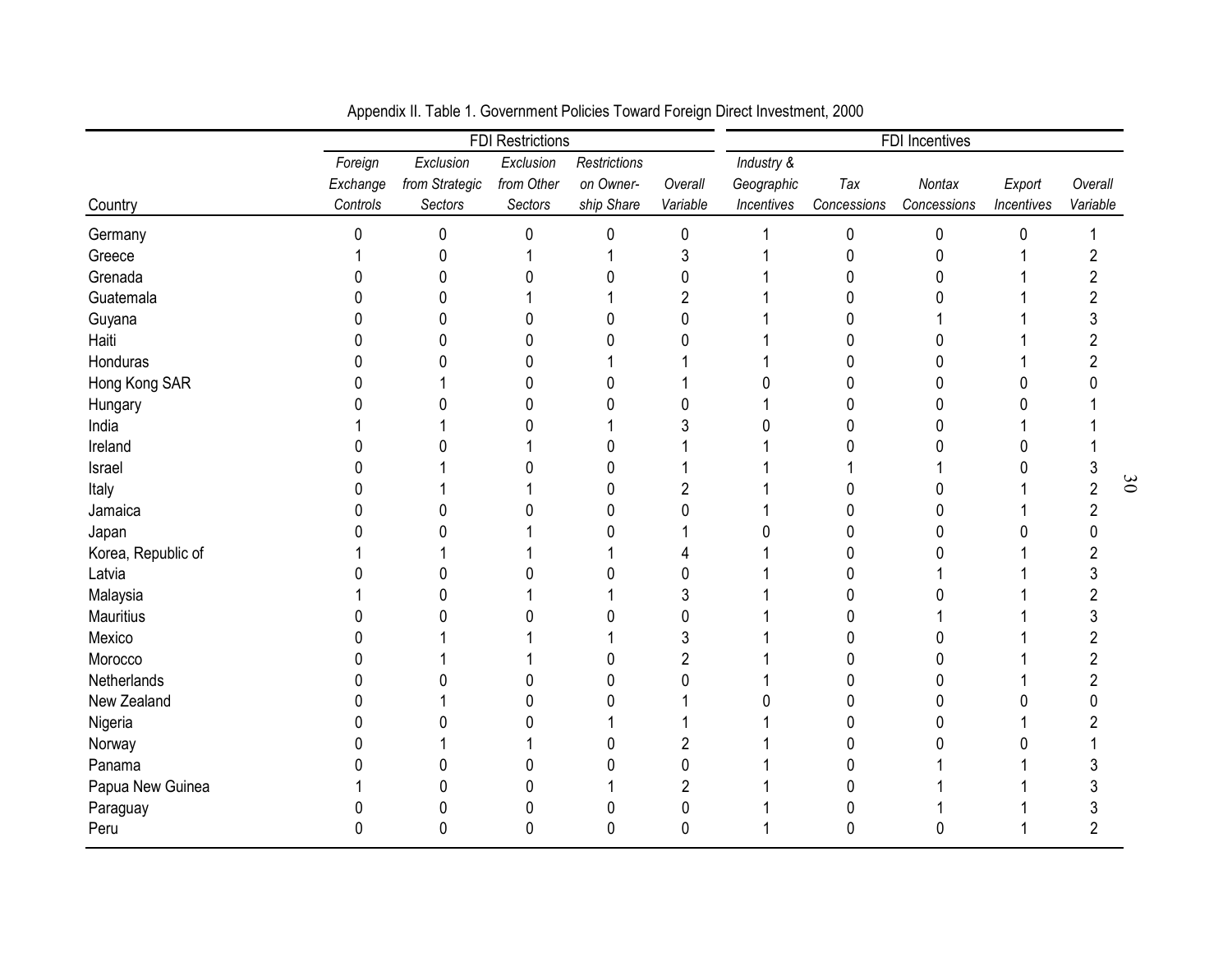|                                  | <b>FDI Restrictions</b> |                |            |                     |          | FDI Incentives |             |             |            |          |
|----------------------------------|-------------------------|----------------|------------|---------------------|----------|----------------|-------------|-------------|------------|----------|
|                                  | Foreign                 | Exclusion      | Exclusion  | <b>Restrictions</b> |          | Industry &     |             |             |            |          |
|                                  | Exchange                | from Strategic | from Other | on Owner-           | Overall  | Geographic     | Tax         | Nontax      | Export     | Overall  |
| Country                          | Controls                | Sectors        | Sectors    | ship Share          | Variable | Incentives     | Concessions | Concessions | Incentives | Variable |
| Philippines                      |                         | O              | 0          |                     |          |                | 0           | Ŋ           |            | 2        |
| Poland                           |                         |                |            |                     |          |                |             |             |            |          |
| Portugal                         |                         |                |            |                     |          |                |             |             |            |          |
| Qatar                            |                         |                |            |                     |          |                |             |             |            |          |
| <b>Russian Federation</b>        |                         |                |            |                     |          |                |             | n           |            |          |
| Saint Kitts and Nevis            |                         |                |            |                     |          |                |             |             |            |          |
| Saint Lucia                      |                         |                |            |                     |          |                |             |             |            |          |
| Saint Vincent and the Grenadines |                         |                |            |                     |          |                |             |             |            |          |
| Samoa                            |                         |                |            |                     |          |                |             |             |            |          |
| Seychelles                       |                         |                |            |                     |          |                |             |             |            |          |
| Singapore                        |                         |                |            |                     |          |                |             |             |            |          |
| South Africa                     |                         |                |            |                     |          |                |             |             |            |          |
| Spain                            |                         |                |            |                     | 2        |                |             |             |            |          |
| Sweden                           |                         |                |            |                     |          |                |             |             |            |          |
| Switzerland                      |                         |                |            |                     |          |                |             |             |            |          |
| Taiwan                           |                         |                |            |                     |          |                |             |             |            |          |
| Thailand                         |                         |                |            |                     |          |                |             |             |            |          |
| Trinidad and Tobago              |                         |                |            |                     |          |                |             |             |            |          |
| Tunisia                          |                         |                |            |                     | 3        |                |             |             |            |          |
| Turkey                           |                         |                |            |                     | 2        |                |             |             |            |          |
| Ukraine                          |                         |                |            |                     |          |                |             |             |            |          |
| <b>United Arab Emirates</b>      |                         |                |            |                     |          |                |             |             |            |          |
| United Kingdom                   |                         |                |            |                     |          |                |             |             |            |          |
| <b>United States</b>             |                         |                |            |                     |          |                |             |             |            |          |
| Uruguay                          |                         |                |            |                     |          |                |             |             |            |          |
| Venezuela, R.B.                  | 0                       |                |            | 0                   |          |                |             | 0           |            |          |

Appendix II. Table 1. Government Policies Toward Foreign Direct Investment, 2000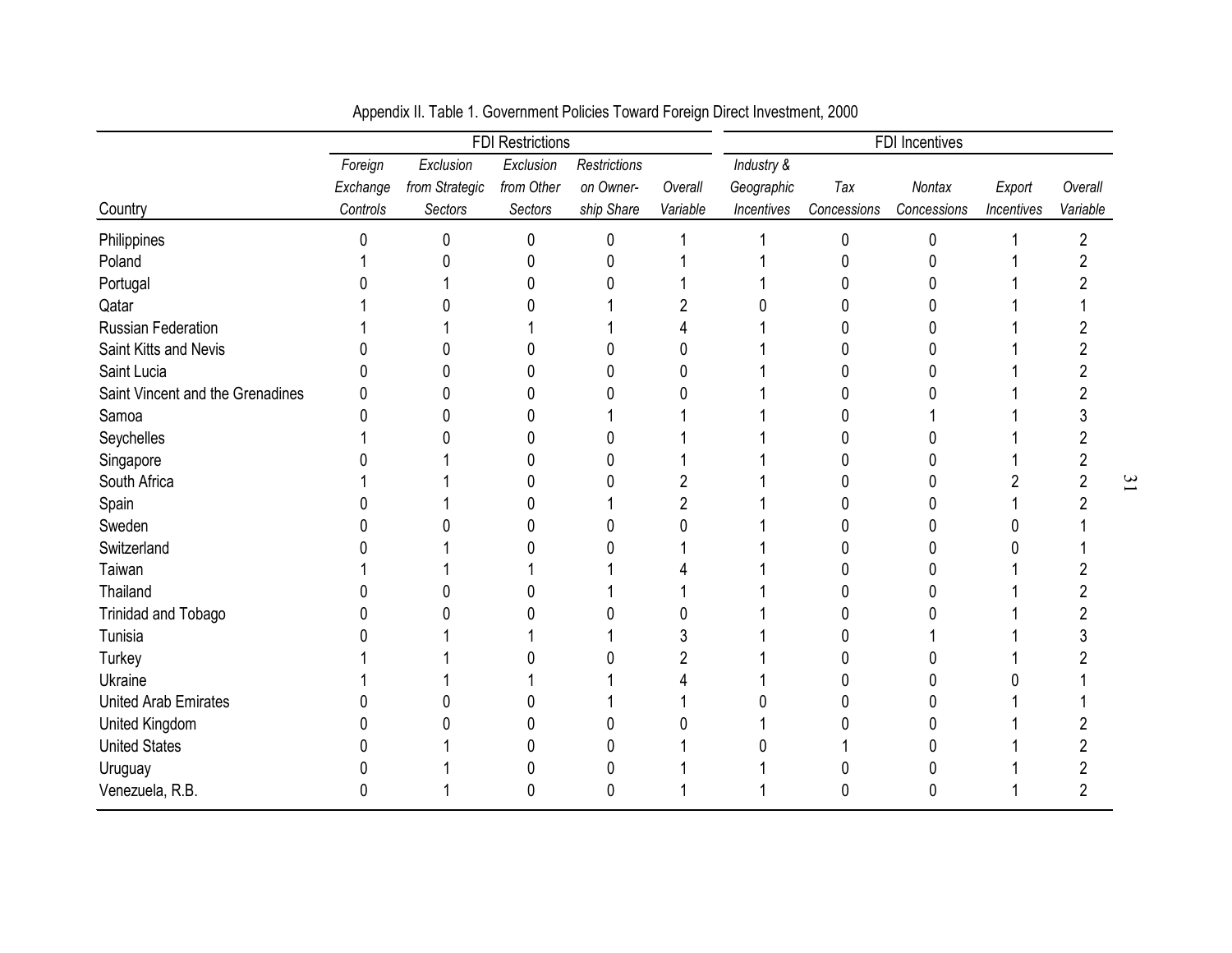#### **REFERENCES**

- Andrews, L., and K. Williams, 1999, "Improving the Administration for Granting Tax Concessions in the OECS," (unpublished; Basseterre, St. Kitts: Eastern Caribbean Central Bank).
- Bain, L., 1995, "Tax Concessions and their Impact on the Revenue Base of the ECCB Territories," (unpublished; Basseterre, St. Kitts: Eastern Caribbean Central Bank).
- Bauer, A., P. Cashin and S. Panth, 2008, *The Caribbean: Enhancing Economic Integration* (Washington D.C.: International Monetary Fund).
- Chai, J., and R. Goyal, 2006, "Tax Concessions and Foreign Direct Investment in the Eastern Caribbean Currency Union," in R. Sahay, D.O. Robinson and P. Cashin (eds), *The Caribbean: From Vulnerability to Sustained Growth* (Washington D.C.: International Monetary Fund), pp. 258–84.
- Easson, A., 2004, *Tax Incentives for Foreign Direct Investment* (New York: Kluwer Law International).
- Foreign Investment Advisory Service (FIAS), 2004, *Caribbean Foreign Investor Perceptions Survey* (Washington D.C.: World Bank).
- Khan, M., 1974, "The Structure and Behavior of Imports of Venezuela," *The Review of Economics and Statistics*, Vol. 57, pp. 221–24.
- Khan, M., and M. Knight, 1988, "Important Compression and Export Performance in Developing Countries," *The Review of Economics and Statistics*, Vol. 70, pp. 315–21.
- Lecraw, D., 2003, *Investment Incentives and Harmonization.* Prepared for Inter-American Development Bank/Multilateral Investment Fund Project on Investment Frameworks in CARICOM, (unpublished; Washington).
- Sosa, S., 2006, "Tax Incentives and Investment in the Eastern Caribbean," IMF Working Paper 06/23 (Washington D.C.: International Monetary Fund).
- UN Conference on Trade and Development (UNCTAD), 1996, *Incentives and Foreign Direct Investment* (New York: UNCTAD Division on Transnational Corporations and Investment).

\_\_\_\_\_\_, 2004, *World Investment Report* (New York: UN Conference on Trade and Development).